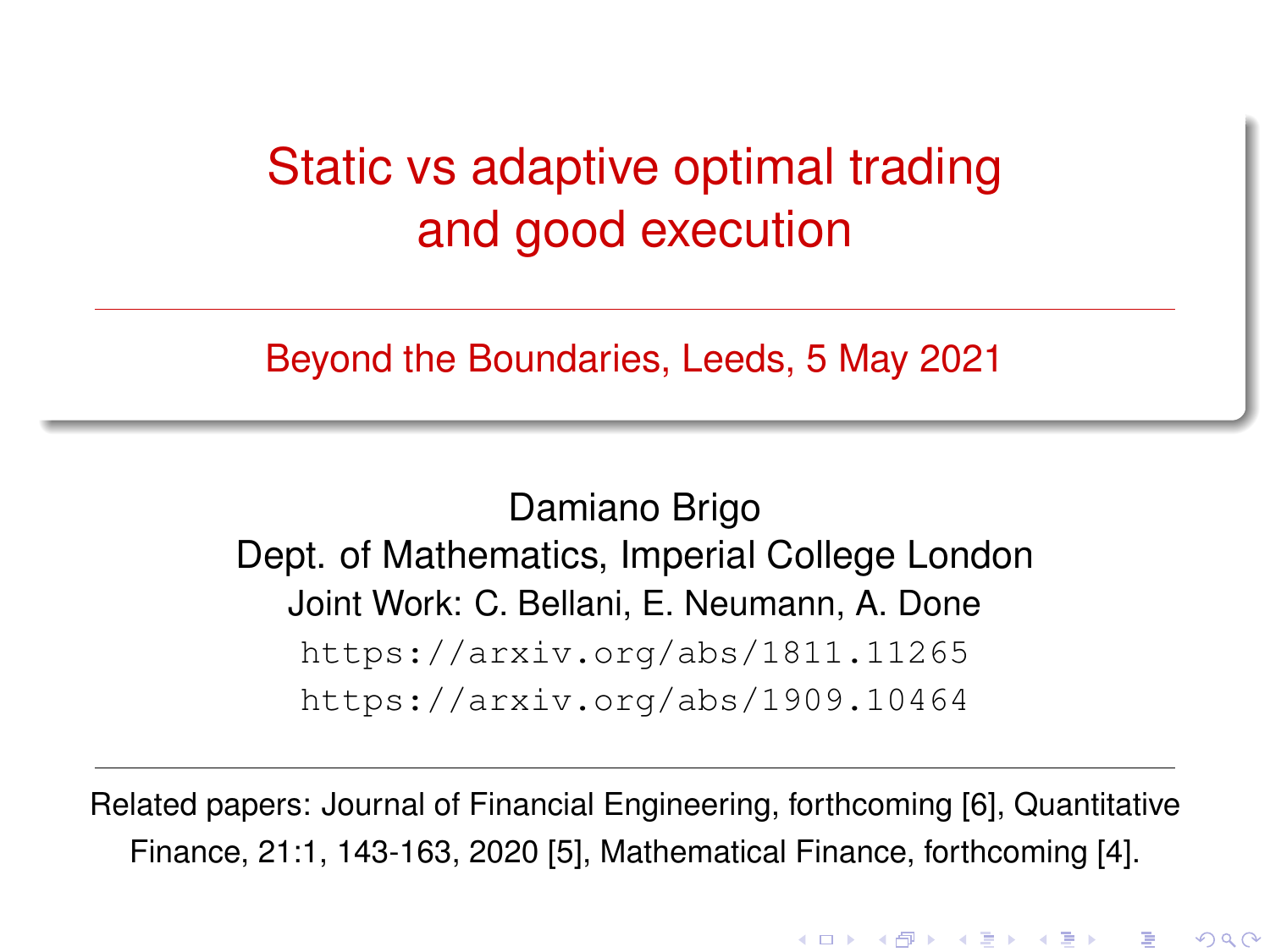# Agenda I

- **[Optimal Trade Execution](#page-2-0)** 
	- **•** [Problem formulation](#page-3-0)
	- [Static vs Adaptive solutions](#page-4-0)
	- **•** [Previous literature and adaptive/static mix](#page-5-0)

#### 2 [Optimal execution with trading signals](#page-8-0)

- [Price model, Cost and Risk](#page-8-0)
- [The signal](#page-11-0)
- [Impact](#page-12-0)
- [Static vs Adaptive solutions](#page-13-0)
- [Numerical examples](#page-16-0)

#### [Good execution](#page-20-0)

- **•** [Introduction and Motivation](#page-20-0)
- **•** [Informal definition](#page-24-0)
- [Example](#page-25-0)



 $\Omega$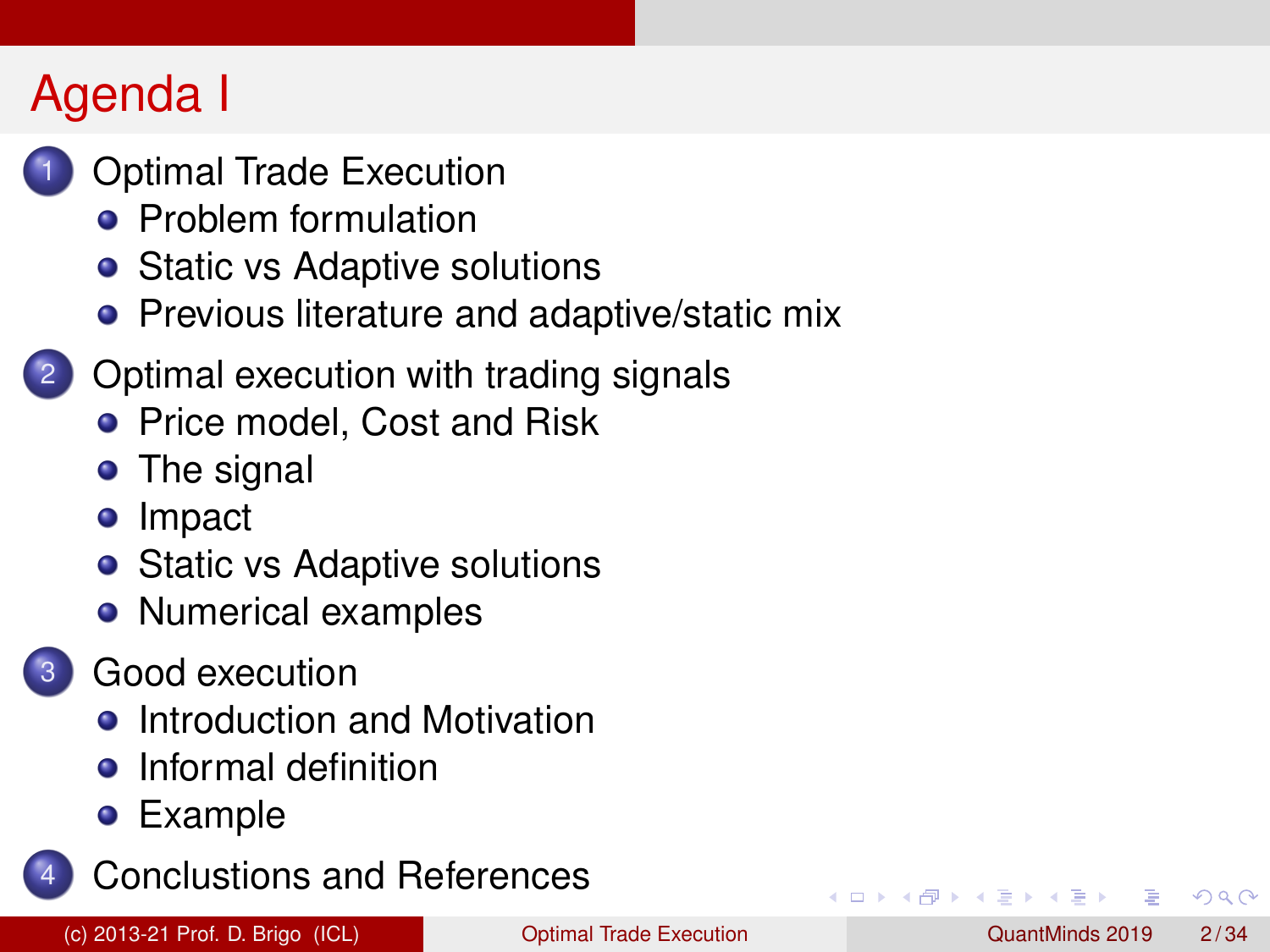## <span id="page-2-0"></span>Optimal Trade Execution: Context

#### **Partition a large trade into smaller trades so as to minimize the effect of market impact.**

E.g. big sell order placed one-shot could alert market players that we wish to short a stock (we have a view the price will go down). Market players will then offer less for the stock and the price will move down.

 $\Omega$ 

 $\mathbf{A}$   $\mathbf{B}$   $\mathbf{A}$   $\mathbf{A}$   $\mathbf{B}$   $\mathbf{A}$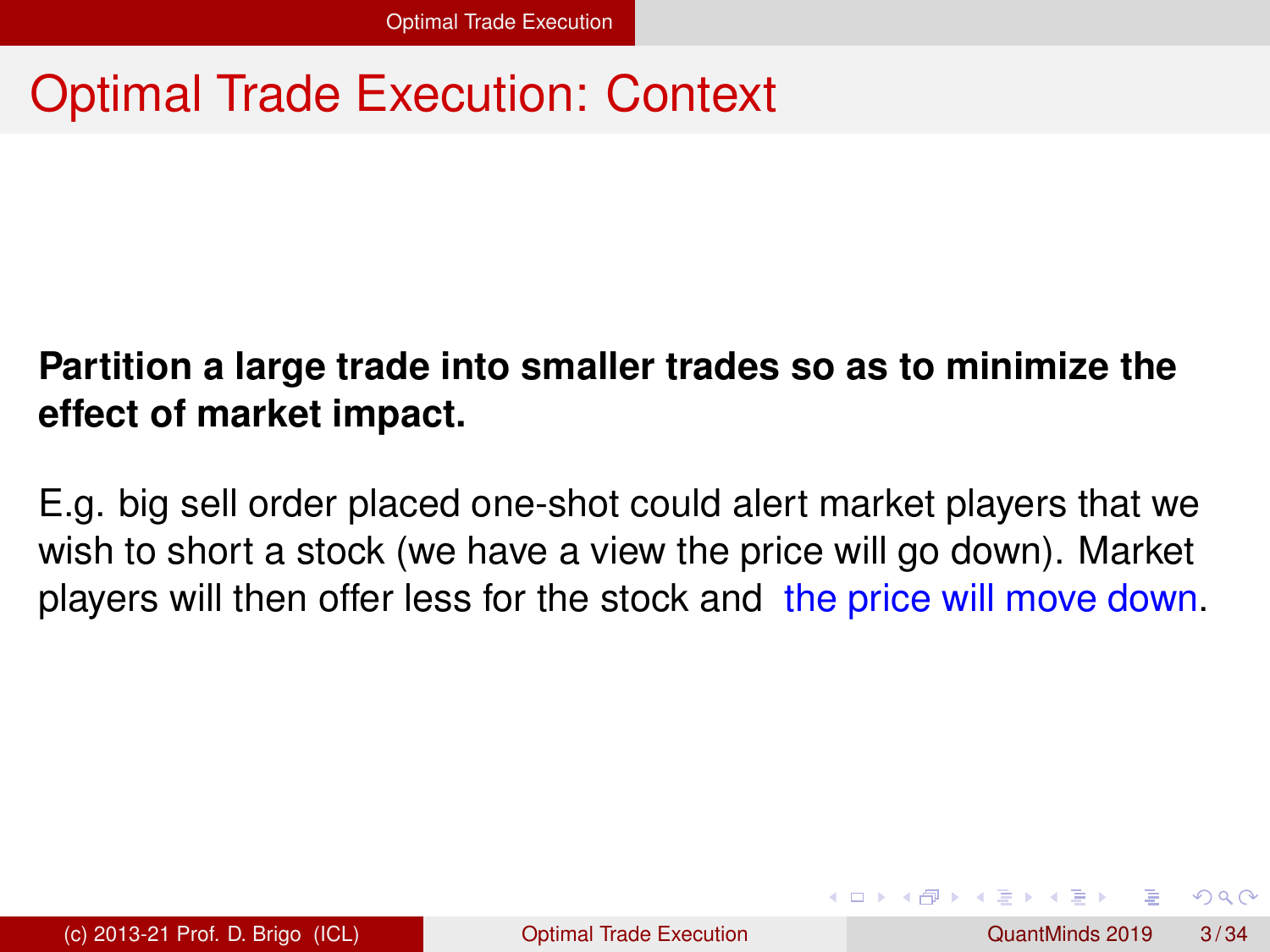## <span id="page-3-0"></span>Optimal Trade Execution: Context

Problem: Sell X shares by the time *T* by minimizing cost and risk in the execution. Costs are defined in terms of (instantaneous, transient, permanent) market impact. Risk may be defined in different ways.

*P* is "mid price", *S* is impacted price, *X<sup>t</sup>* is the amount left to be traded at time *t*, we assume  $X_0 = X$ ,  $X_T = 0$ . Note  $S_t < P_t$  due to impact.

$$
S_t = P_t - \kappa_{inst} \left( -\frac{dX_t}{dt} \right) - \kappa_{trans} \rho \int_{\{s < t\}} e^{-\rho(t-s)} (-dX_s) - \kappa_{perm} (X - X_t).
$$

Trading the strategy  $t \mapsto X_t$  will have a cost and a risk. Cost  $C(X)$  is straightforward, risk *R*(*X*) can be measured in different ways (below).

Find the optimal trading schedule  $t \mapsto X_t^*$  that minimizes cost plus risk, or equivalently maximizes revenues minus ris[k.](#page-2-0)  $\Omega$ 

(c) 2013-21 Prof. D. Brigo (ICL) [Optimal Trade Execution](#page-0-0) QuantMinds 2019 4 / 34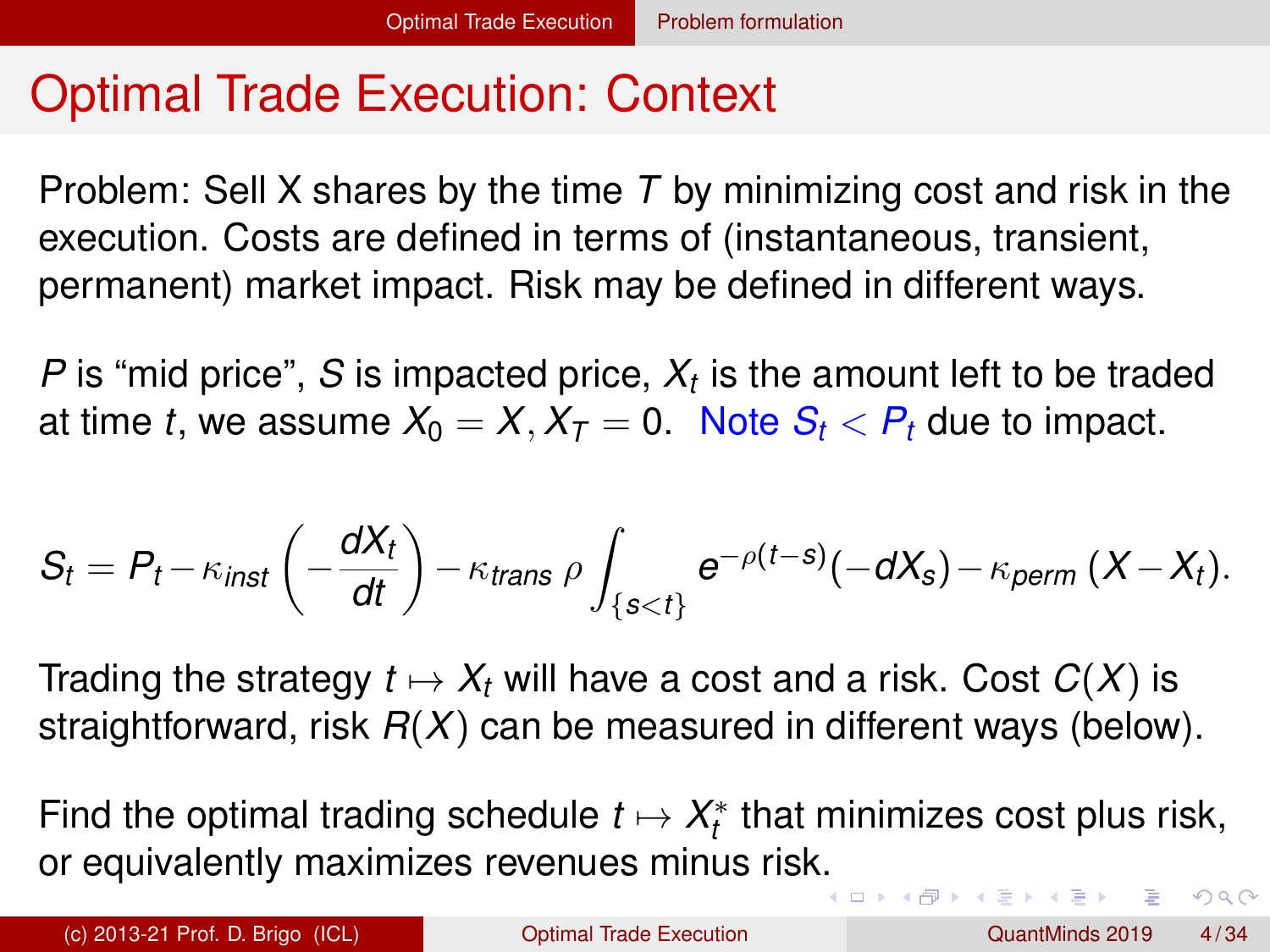# <span id="page-4-0"></span>Optimal Trade Execution: Context

In this talk, we consider static vs adaptive best solutions.

*Qstatic* Static strategies ⊆ Adaptive strategies *Qadapted*

We compare minimization of cost plus risk

minimize<sub>*X*∈*Q*<sub>adapted</sub> $\mathbb{E}[C(X) + \phi]$ *R*(*X*)]</sub> versus minimize<sub>*X∈Q*</sub> $_{\text{cyclic}}$ E[*C*(*X*) +  $\phi$  *R*(*X*)].

How much worse is the second solution when compared with the first? Question complicated by the fact that popular papers jumped from one problem to the other one when using different [m](#page-3-0)[od](#page-5-0)[e](#page-3-0)[ls.](#page-4-0)  $QQ$ 

(c) 2013-21 Prof. D. Brigo (ICL) [Optimal Trade Execution](#page-0-0) QuantMinds 2019 5 / 34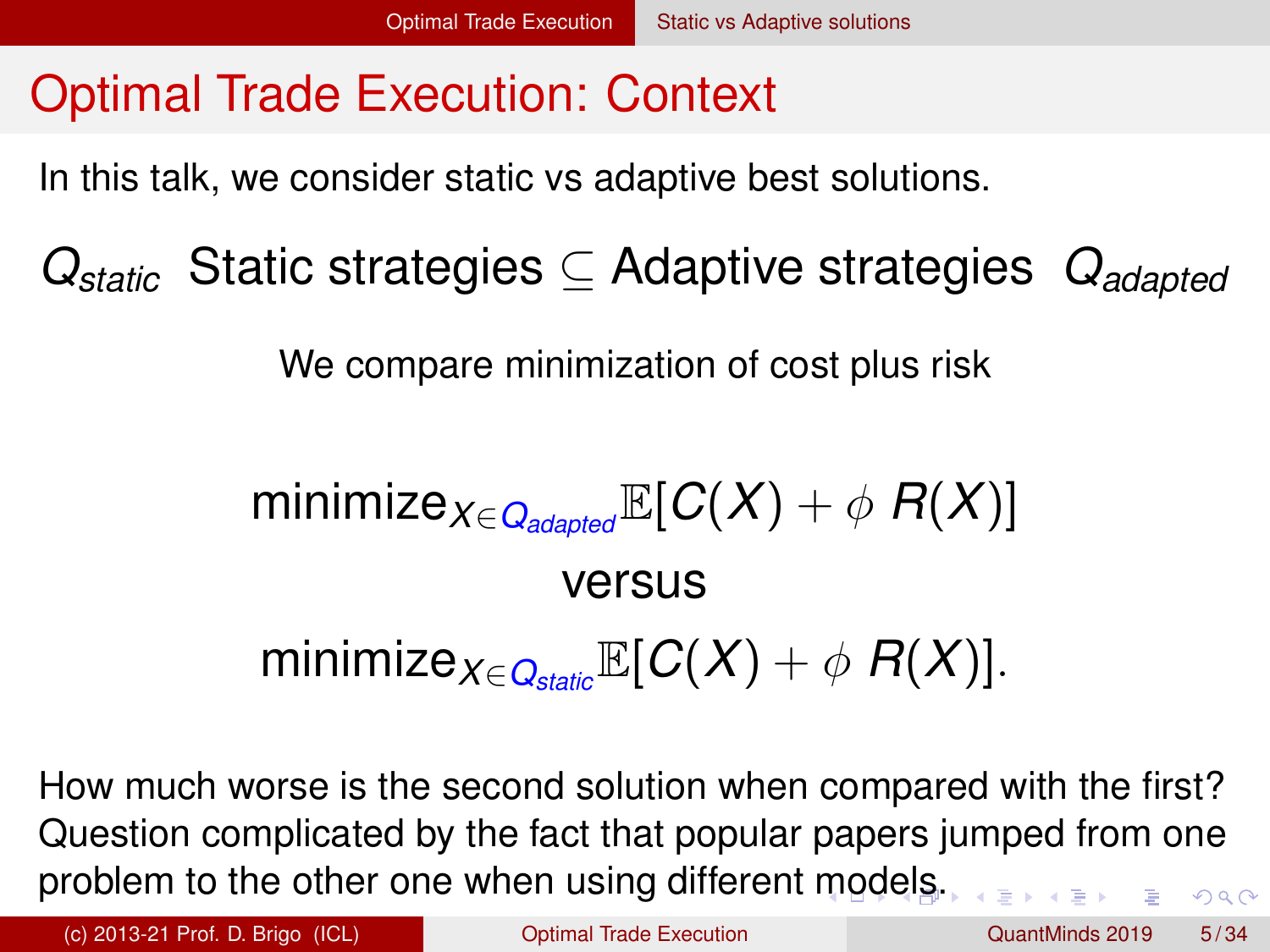<span id="page-5-0"></span>Bertsimas & Lo (1998) [\[7\]](#page-30-2):

- **•** linearly increasing execution costs in the trading rate.
- "Mid" asset price as arithmetic Brownian motion (ABM).
- Cost minimization via dynamic programming (DP) over adaptive strategies gives a **static strategy**.
- Cost minimization with information (a AR1 process) gives an **adapted sol. that is not static**

Almgren and Chriss (1999-2000) [\[1\]](#page-29-1) and [\[2\]](#page-29-2)

- Assumes linearly increasing execution costs in the trading rate.
- Asset "mid price" follows ABM.
- combine expected execution cost and execution risk (taken as variance of the cost).
- *Solution sought in the class of* **static strategies**.

в

 $\Omega$ 

イロト イ押 トイラト イラト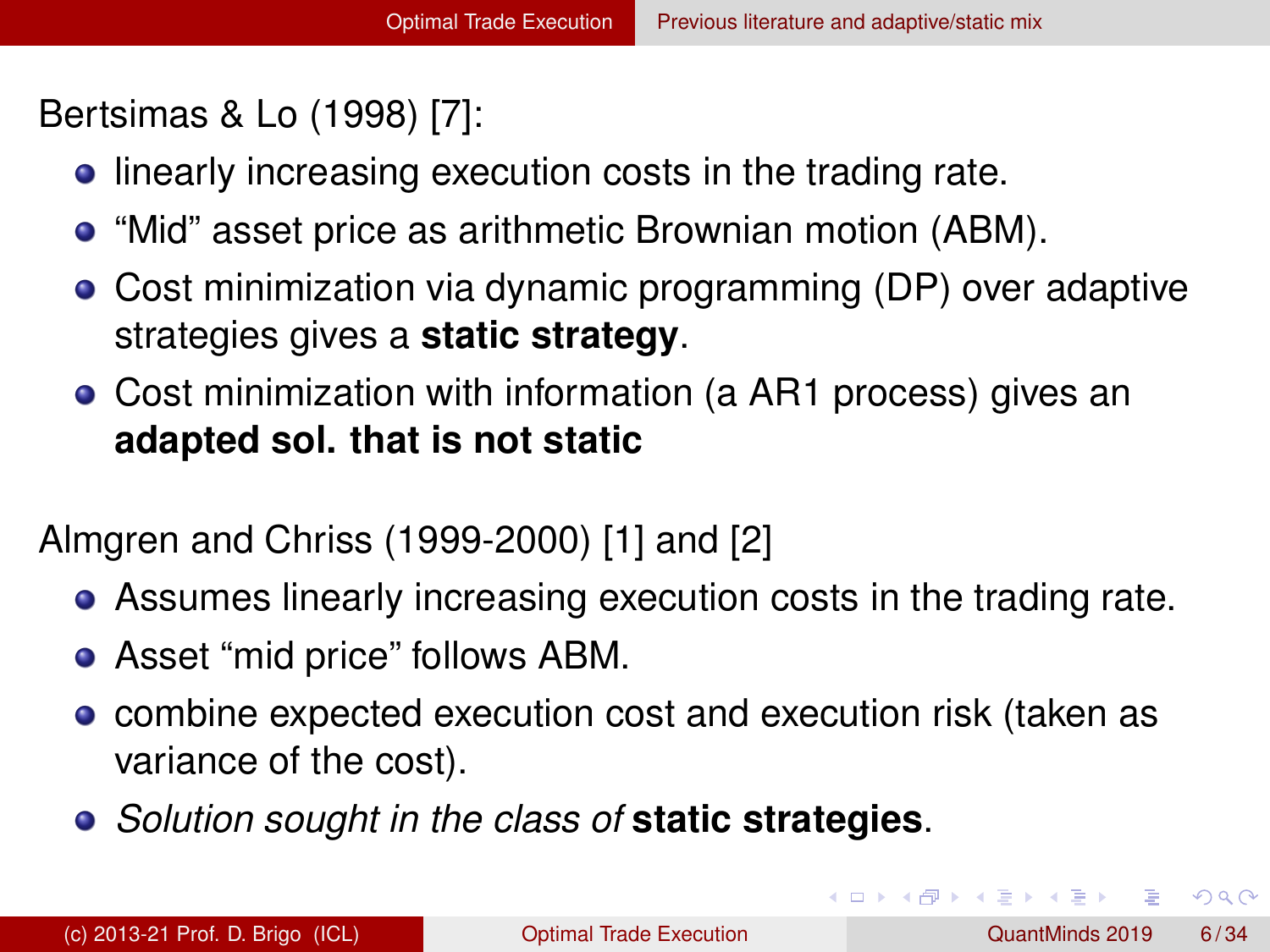#### <span id="page-6-0"></span>Gatheral & Schied (2011) [\[10\]](#page-31-0)

- As above but asset follows geometric Brownian motion (GBM)
- VaR or FS risk added to cost to be minimized
- obtain a closed form **adapted (not static)** solution.
- B. & Di Graziano (2014) [\[8\]](#page-31-1)
	- solve the problem using Gatheral and Schied result but with a displaced diffusion asset price model
	- introduce new risk measures such as squared asset expectation
	- **•** again **adapted** solution is found, not static.

The above does not do justice to the literature, but shows an important point: **Sometimes the optimal adapted solution is sought, and it may turn out to be either static or adapted.**

**Other times the optimal static solution is sought directly.**

(c) 2013-21 Prof. D. Brigo (ICL) [Optimal Trade Execution](#page-0-0) QuantMinds 2019 7 / 34

 $\Omega$ 

K ロ ⊁ K 御 ⊁ K 君 ⊁ K 君 ⊁ …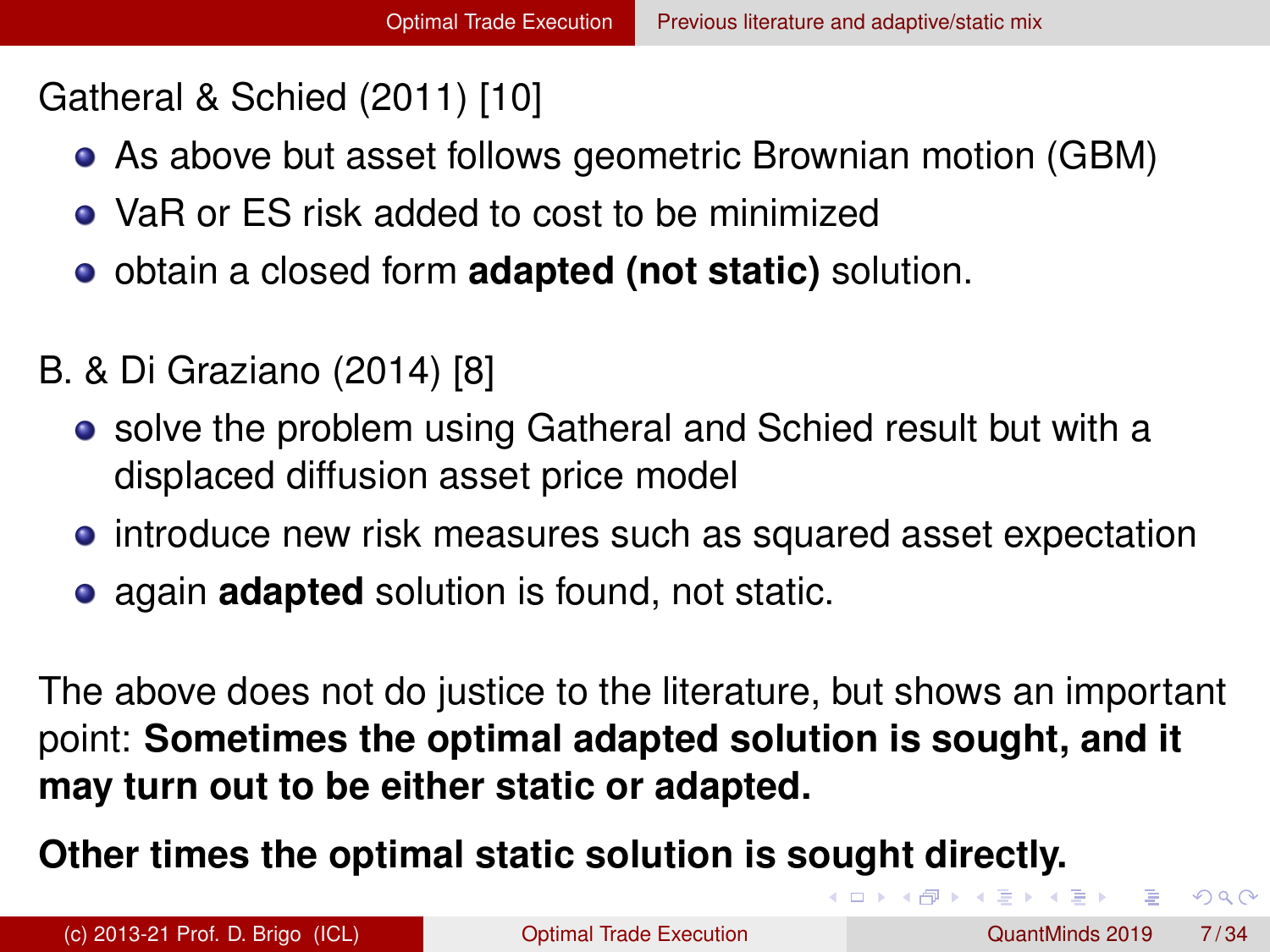<span id="page-7-0"></span>*Question: how much worse is the optimal static solution compared with the optimal adapted one (in terms of revenues minus risk)?*

B. and Piat [\[9\]](#page-31-2) investigate this for the models of Bertsimas & Lo with info and Gatheral & Schied.

They find minor differences between the optimal cost  $+$  risk using the static solution vs the adapted one for most realistic parameters configurations.

This means that there are not really important adaptive features in the adaptive solution in these simple models.

Question: can we find models where optimal static & optimal adaptive are relevantly different?

#### **YES, but we may need to add TRADING SI[GN](#page-6-0)[A](#page-8-0)[L](#page-6-0)[S](#page-7-0) [\[](#page-8-0)[13](#page-32-0)[\]](#page-5-0)**

 $QQ$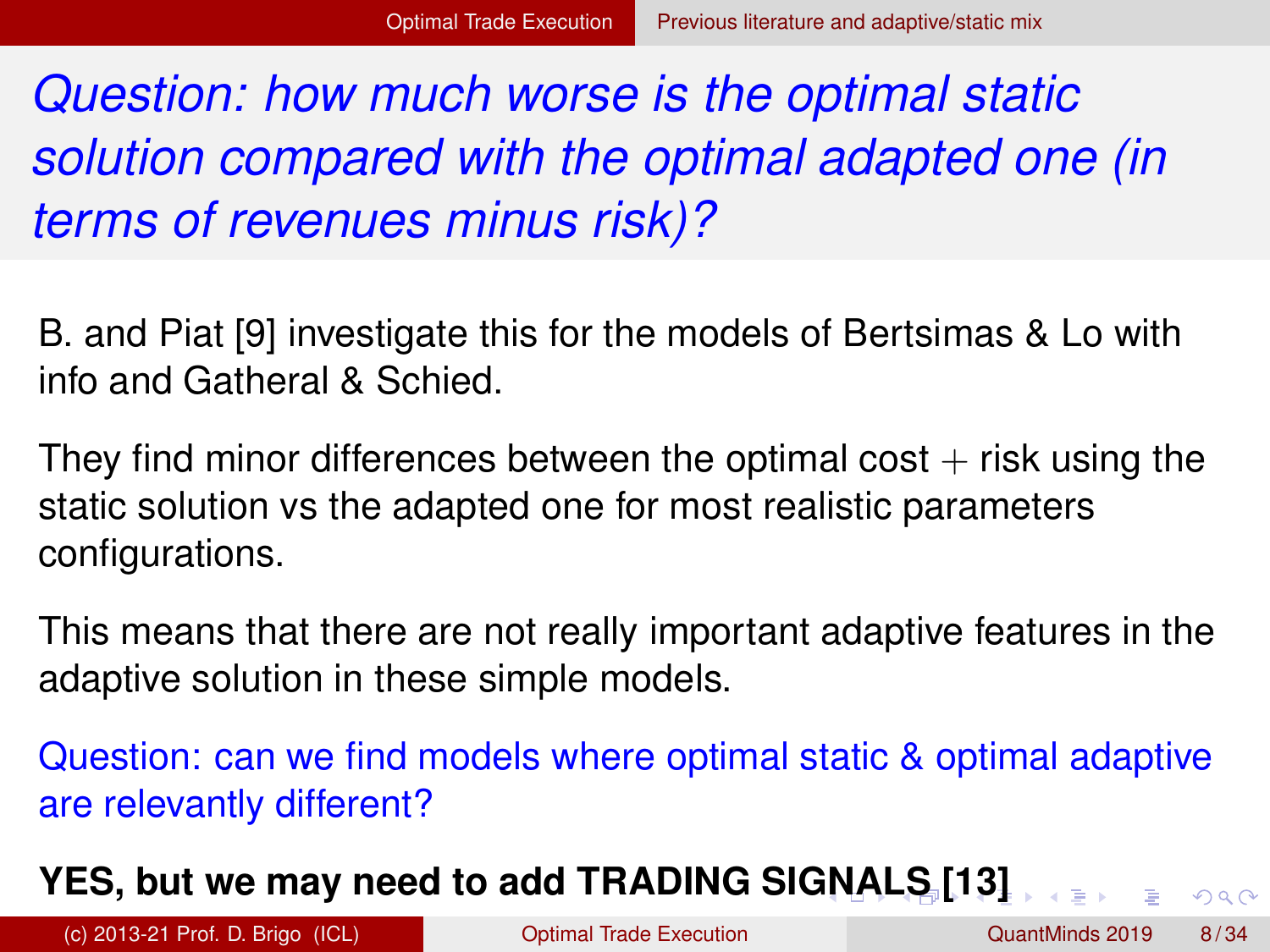## <span id="page-8-0"></span>Optimal Trade Execution with trading signals

Let us specify our problem more in detail

- The initial time is 0, the final time is *T*, and usually *t* ∈ [0, *T*];
- $P_t$  unaffected pre-impact price at  $t$ ,  $S_t$  the impacted price;
- *Xt* : shares left to be traded at time *t*; Assumed absolutely continuous and adapted;
- $X_0 = X$  (sell X shares in total),  $X_T = 0$  (all shares sold by *T*).
- Selling shares negatively impacts the shares price:

$$
S_t = P_t + \underbrace{\kappa_{inst} \frac{dX_t}{dt}}_{negative} + \underbrace{\kappa_{trans}}_{negative} \rho \int_{\{s < t\}} e^{-\rho(t-s)} dX_s.
$$

 $\Omega$ 

 $(0.123 \times 10^{-14} \text{ m}) \times 10^{-14} \text{ m} \times 10^{-14} \text{ m}$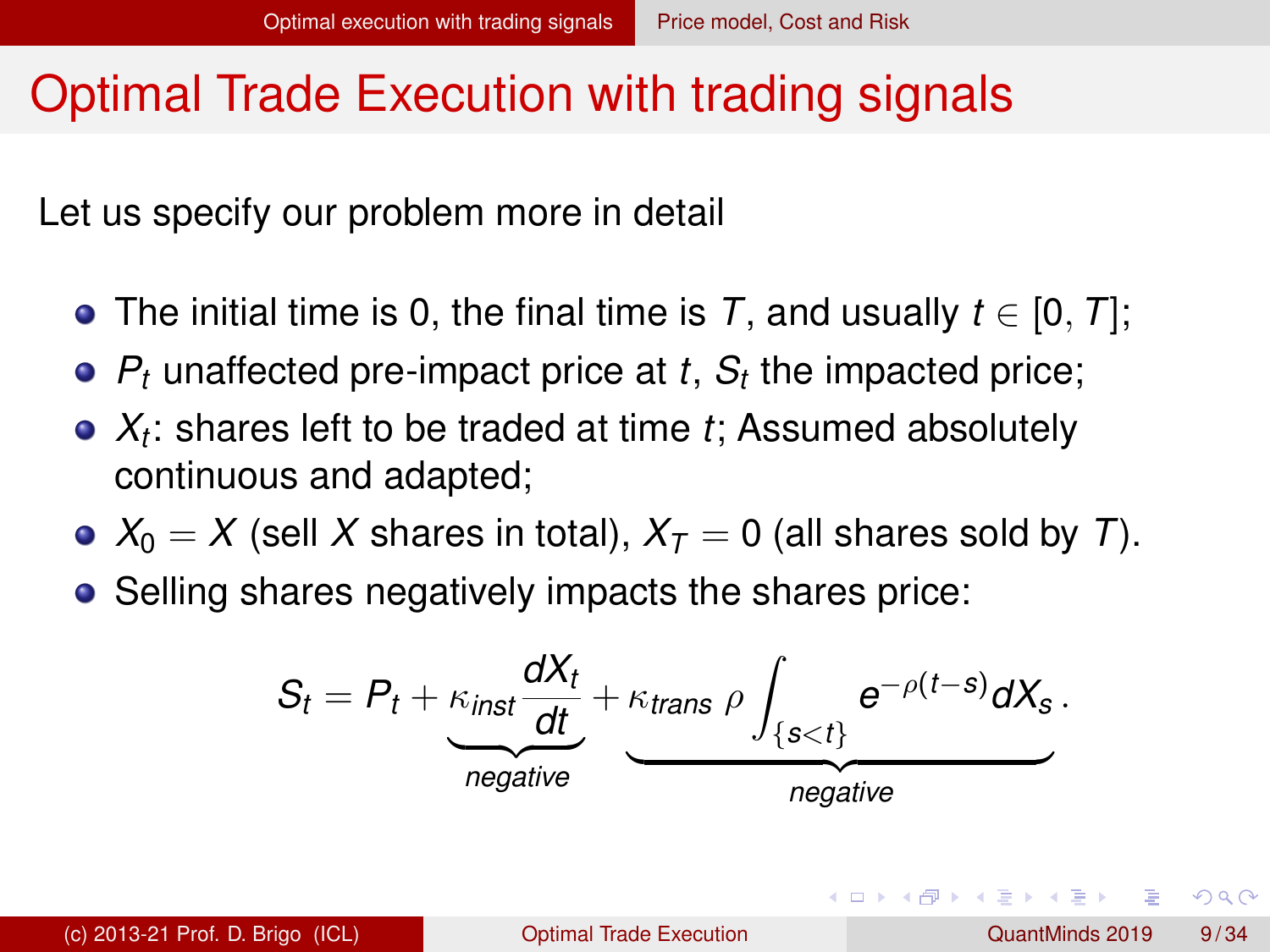## Optimal Trade Execution with trading signals

Cost and Risk of  $t \mapsto X_t$ :

- $Cost C(X) := \int_0^T S_t dX_t$ ; Revenue:  $-C(X)$ .
- $\bullet$  Risk  $R(X)$ : several possible definitions (below). We use

$$
R(X) = \phi \int_0^T X_t^2 dt
$$

see [\[3,](#page-29-3) [12,](#page-32-1) [16,](#page-33-0) [15\]](#page-33-1).

- We are penalizing trading schedules that are far away from the target 0. Ideally we would jump to 0 immediately to minimize  $R(X)$ , but note that then the negative impact term  $\kappa dX_t/dt$ contributing to *C*(*X*) would be very large. Trade off.
- Find *X* that minimizes expected cost plus risk:

minimize<sub>*X*</sub> adapted,  $X_{\tau=0}$ **E**[ $C(X) + \phi$   $R(X)$ ]

with  $\phi$  a leverage param

(c) 2013-21 Prof. D. Brigo (ICL) [Optimal Trade Execution](#page-0-0) QuantMinds 2019 10 / 34

 $\Omega$ 

 $(0.123 \times 10^{-14} \text{ m}) \times 10^{-14} \text{ m} \times 10^{-14} \text{ m}$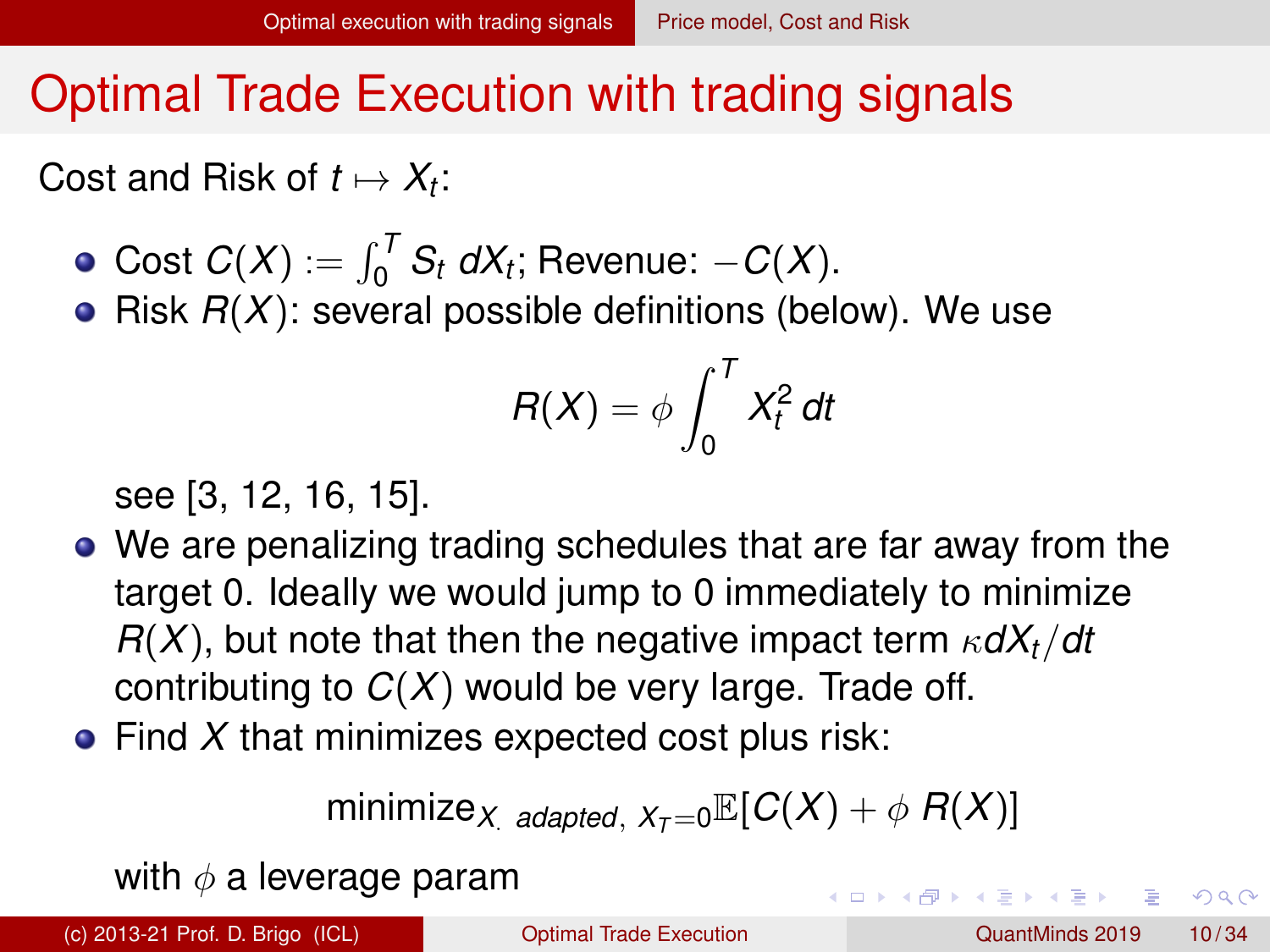## Optimal Trade Execution with trading signals

Our minimiz prob for  $\mathbb{E}[C(X) + \phi R(X)]$  is almost completely specified:

We need to postulate a Stochastic dynamics for *P* (and hence *S*). For the dynamics, we use the model by Lehalle and Neumann [\[13\]](#page-32-0)

$$
dP_t = I_t dt + \sigma_P dW_t, P_0
$$

 $dI_t = -\gamma I_t dt + \sigma dW_t$ ,  $I_0$ .

*W* and *W*˜ are independent. An example of the signal *I* is limit order book imbalance: best bid  $Q_B$  and best ask  $Q_A$  of the order book,

$$
\mathsf{Imb}(\tau)=\frac{Q_B(\tau)-Q_A(\tau)}{Q_B(\tau)+Q_A(\tau)},
$$

just before the occurrence of a transaction at time  $\tau^+.$ 

 $QQQ$ 

イロト イ押ト イヨト イヨト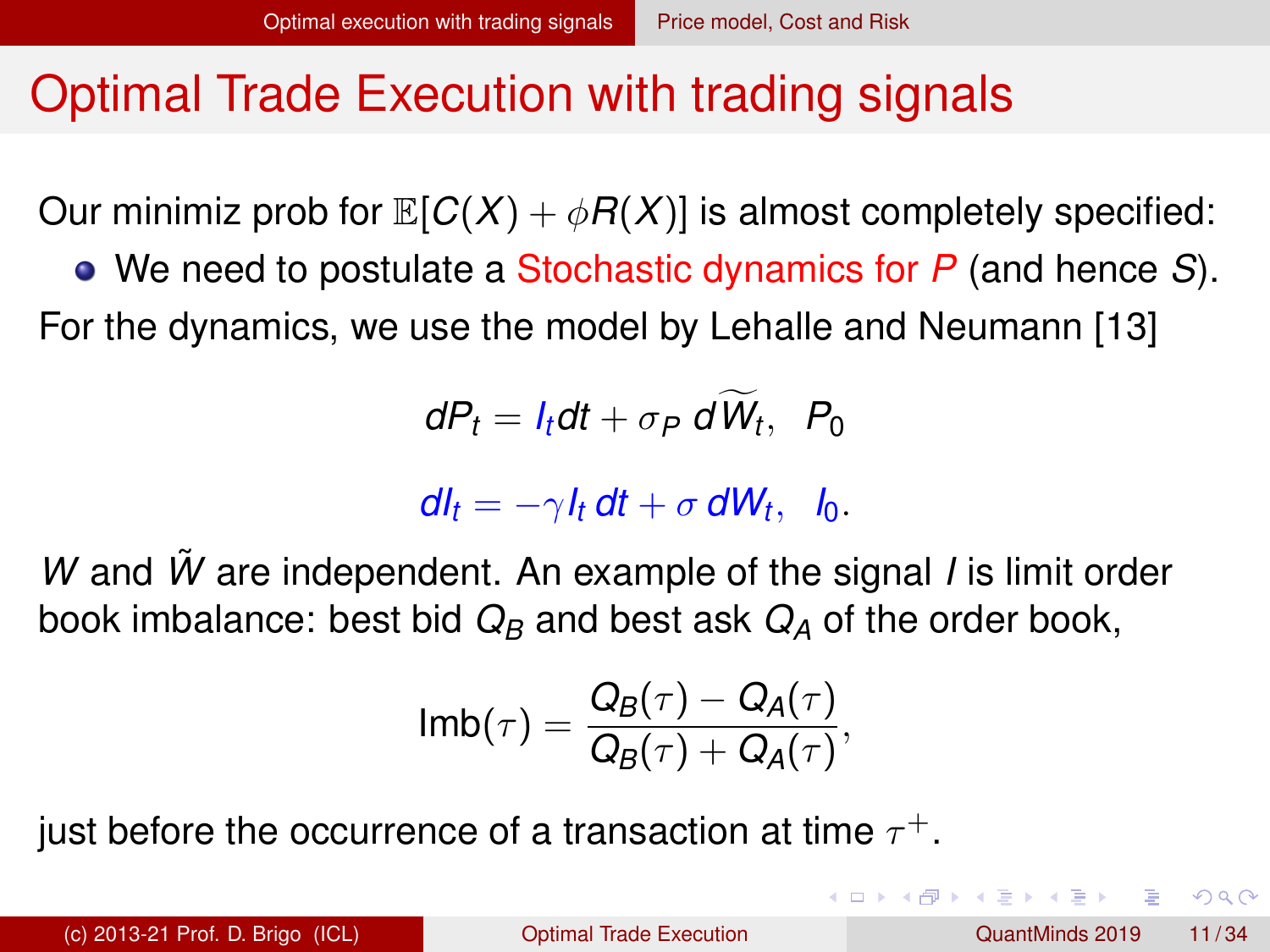$$
\mathsf{Imb}(\tau)=\frac{Q_B(\tau)-Q_A(\tau)}{Q_B(\tau)+Q_A(\tau)},
$$

<span id="page-11-0"></span>If *Imb* > 0, more participants want to buy than sell, and the price will move up. The opposite if it is negative.

$$
dP_t = I_t dt + \sigma_P d\widetilde{W}_t, P_0, dl_t = -\gamma I_t dt + \sigma dW_t, I_0.
$$

This explains why *I* is the correct drift for the price *P*.

#### Why is imbalance mean reverting?

If *Imb* > 0, more participants want to buy, but new participants who are keen to buy may post a limit order at a higher price than current best bid to avoid long queue. Price will go up and imbalance evens out.

*I* need not be precisely the imbalance as defined above. Related but different trading signals are associated for example to pair trading and operate on different time scales (see [\[13\]](#page-32-0)).  $\mathbf{A} = \mathbf{A} + \mathbf{A} + \mathbf{A} + \mathbf{A} + \mathbf{A} + \mathbf{A} + \mathbf{A} + \mathbf{A} + \mathbf{A} + \mathbf{A} + \mathbf{A} + \mathbf{A} + \mathbf{A} + \mathbf{A} + \mathbf{A} + \mathbf{A} + \mathbf{A} + \mathbf{A} + \mathbf{A} + \mathbf{A} + \mathbf{A} + \mathbf{A} + \mathbf{A} + \mathbf{A} + \mathbf{A} + \mathbf{A} + \mathbf{A} + \mathbf{A} + \mathbf{A} + \mathbf{A} + \mathbf$  $QQ$ 

(c) 2013-21 Prof. D. Brigo (ICL) [Optimal Trade Execution](#page-0-0) QuantMinds 2019 12 / 34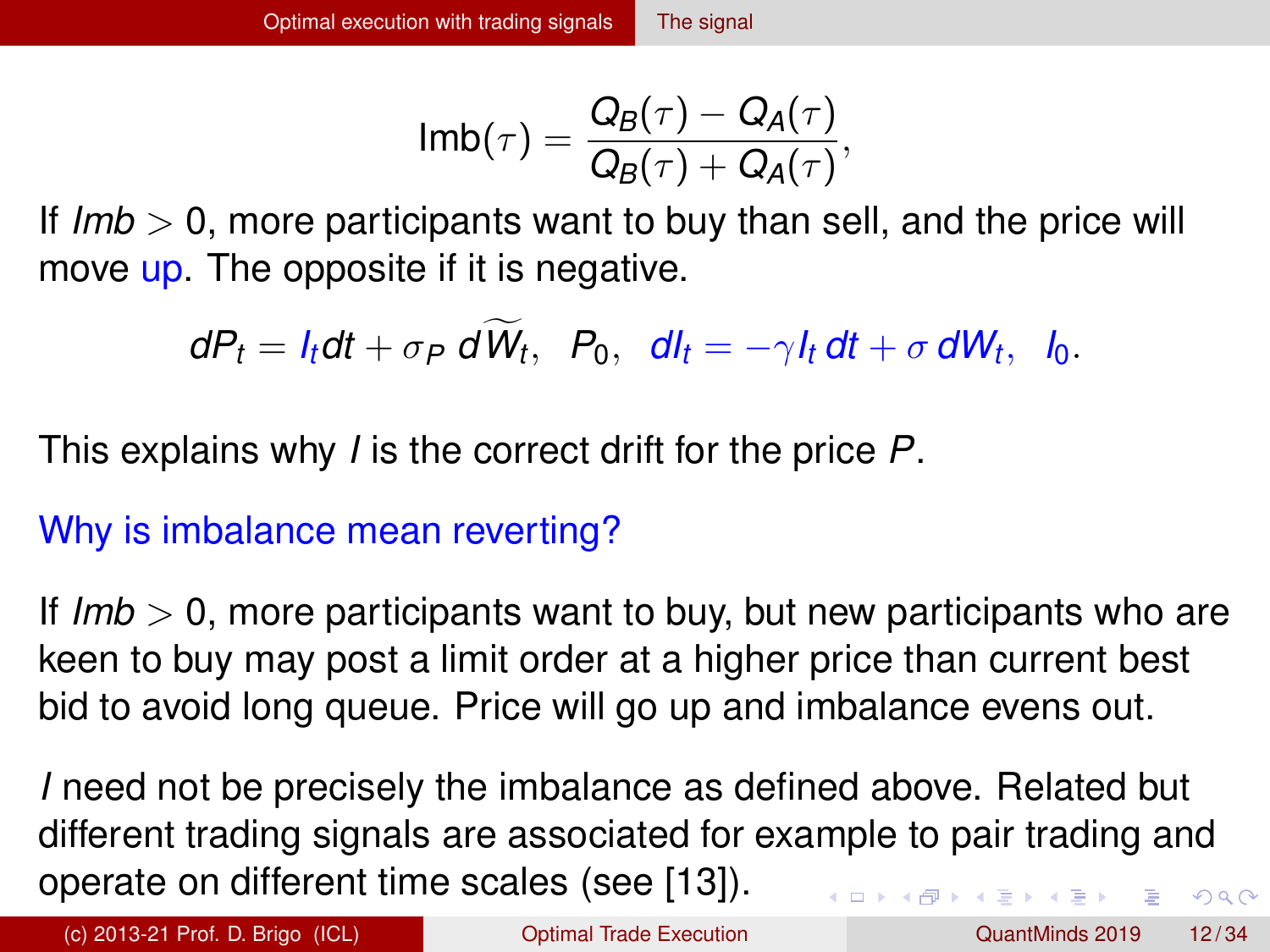# <span id="page-12-0"></span>Optimal Trade Execution: Dynamics and Risk

$$
dP_t = I_t dt + \sigma_P d\widetilde{W}_t, P_0
$$
  

$$
dI_t = -\gamma I_t dt + \sigma dW_t, I_0.
$$

Set the trading rate *r* equal to

$$
r_t = -dX_t/dt.
$$

The impacted price is *S* < *P*,

$$
S_t=P_t-\kappa r_t.
$$

In the full paper we also deal with *transient impact*.

(c) 2013-21 Prof. D. Brigo (ICL) [Optimal Trade Execution](#page-0-0) QuantMinds 2019 13 / 34

 $\Omega$ 

 $\mathcal{A} \oplus \mathcal{A} \times \mathcal{A} \oplus \mathcal{A}$ 

4 ロ ト ィ *同* ト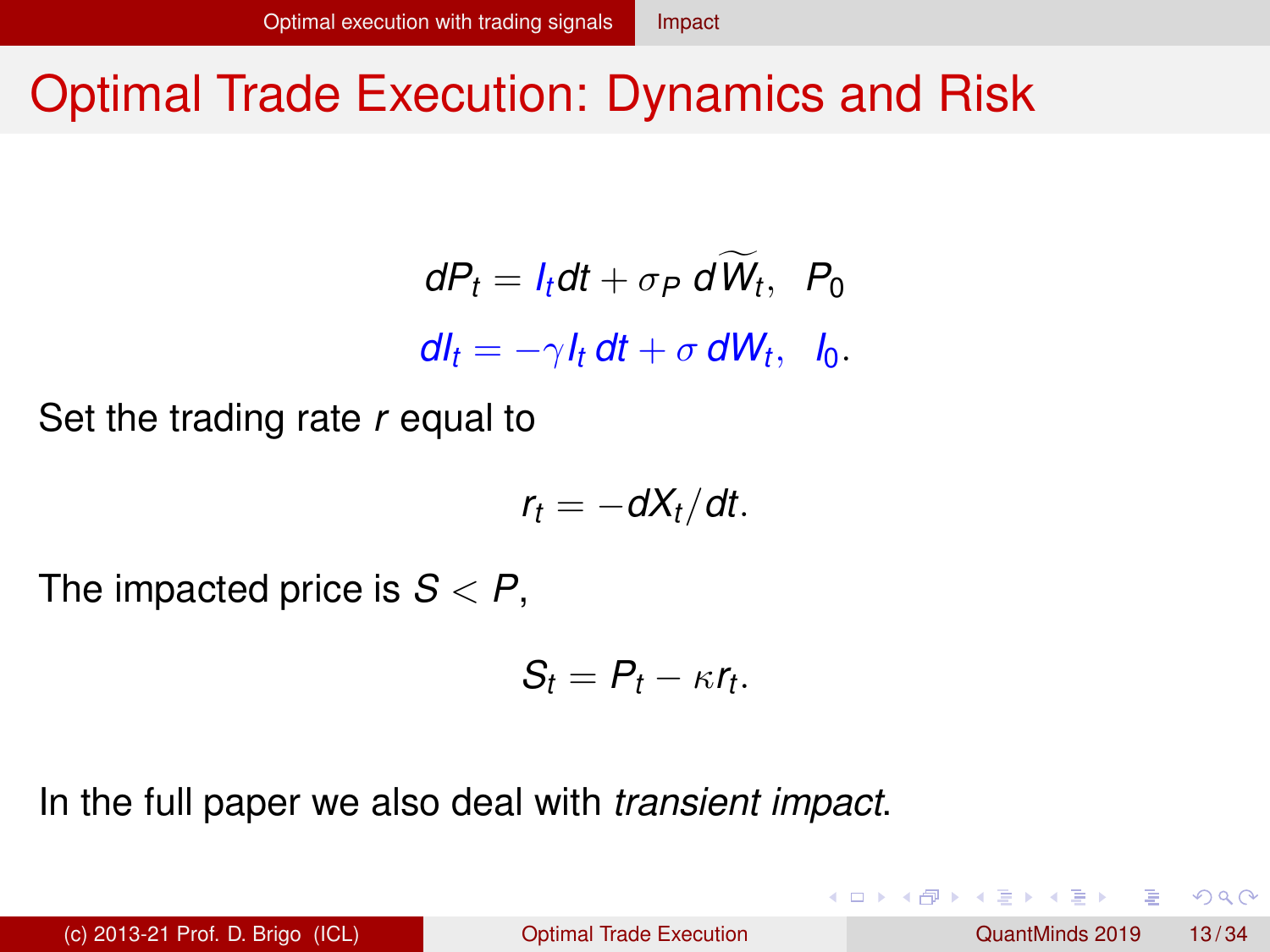<span id="page-13-0"></span>Optimizing revenues minus risk: static vs adapted

$$
dP_t = I_t dt + \sigma_P dW_t, P_0, dl_t = -\gamma I_t dt + \sigma dW_t, I_0.
$$
  
Impacted  $S_t = P_t - \kappa r_t$ .  
Cost:  $C(X) = \int_0^T S_t dX_t$ .  
  
Risk:  $R(X) = \phi \int_0^T X_t^2 dt$ .

We now look at

$$
\mathsf{maximize}_{X \text{ adapted}, X_T = 0} \mathbb{E}[-C(X) - \phi \, R(X)]
$$

#### versus

$$
\mathsf{maximize}_{X \text{ static}, X_T = 0} \mathbb{E}[-C(X) - \phi \, R(X)].
$$

Þ

 $QQ$ 

イロト イ押ト イヨト イヨト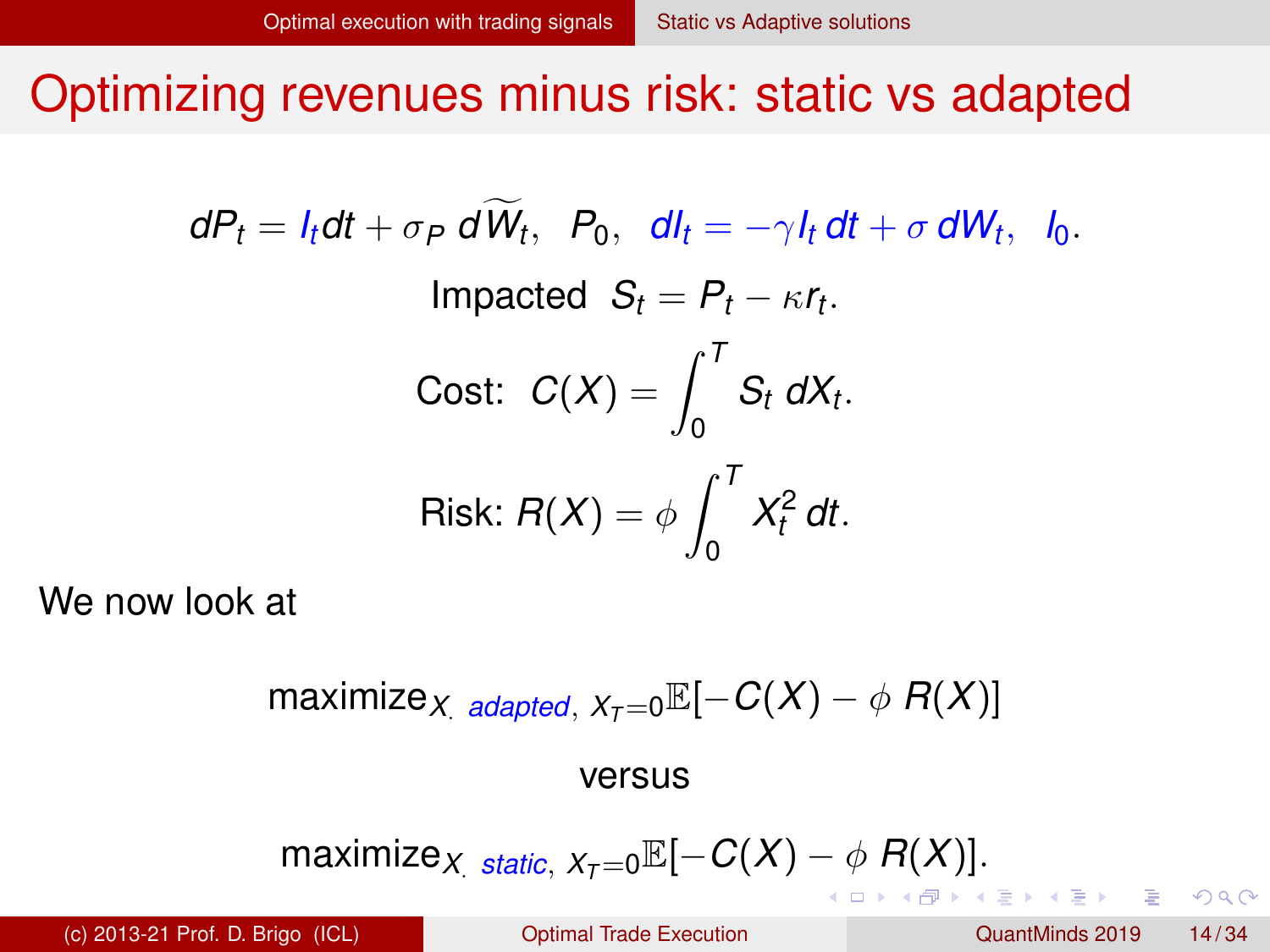## <span id="page-14-0"></span>Optimizing revenues minus risk: adapted solution

$$
\mathsf{maximize}_{X \text{ adapted}, X_T = 0} \mathbb{E}[-C(X) - \phi \, R(X)]
$$

In [\[13\]](#page-32-0) (see also [\[6\]](#page-30-0)) the solution of the above problem is derived. One has  $(r_t = -dX_t/dt)$ 

$$
r_t^{*,adapted}=-\frac{1}{2\kappa}\Big(2\bar{\nu}_2(t)X_t^{*,adapted}+I_t\int_t^T e^{-\gamma(s-t)+\frac{1}{\kappa}\int_t^s\bar{\nu}_2(u)du}ds\Big),
$$

where

$$
\bar{v}_2(t)=\sqrt{\kappa\phi}\frac{1+e^{2\beta(T-t)}}{1-e^{2\beta(T-t)}},\ \ \beta=\sqrt{\frac{\phi}{\kappa}}.
$$

It is clear that this solution is adapted in general, and not just static, since *I<sup>t</sup>* (but not *S<sup>t</sup>* directly!) appears in the solution. If not for *I<sup>t</sup>* , *the optimal adapted sol would be static* (theorem below).

The proof is based on HJB type analysis and verification theorems.

 $\sigma_P$  does not play a role since it is neutralized by the expectation. It can be included in case by slightly modifying the ri[sk](#page-13-0) [fu](#page-15-0)[n](#page-12-0)[cti](#page-14-0)[o](#page-15-0)n[.](#page-13-0)  $\Omega$ (c) 2013-21 Prof. D. Brigo (ICL) [Optimal Trade Execution](#page-0-0) QuantMinds 2019 15 / 34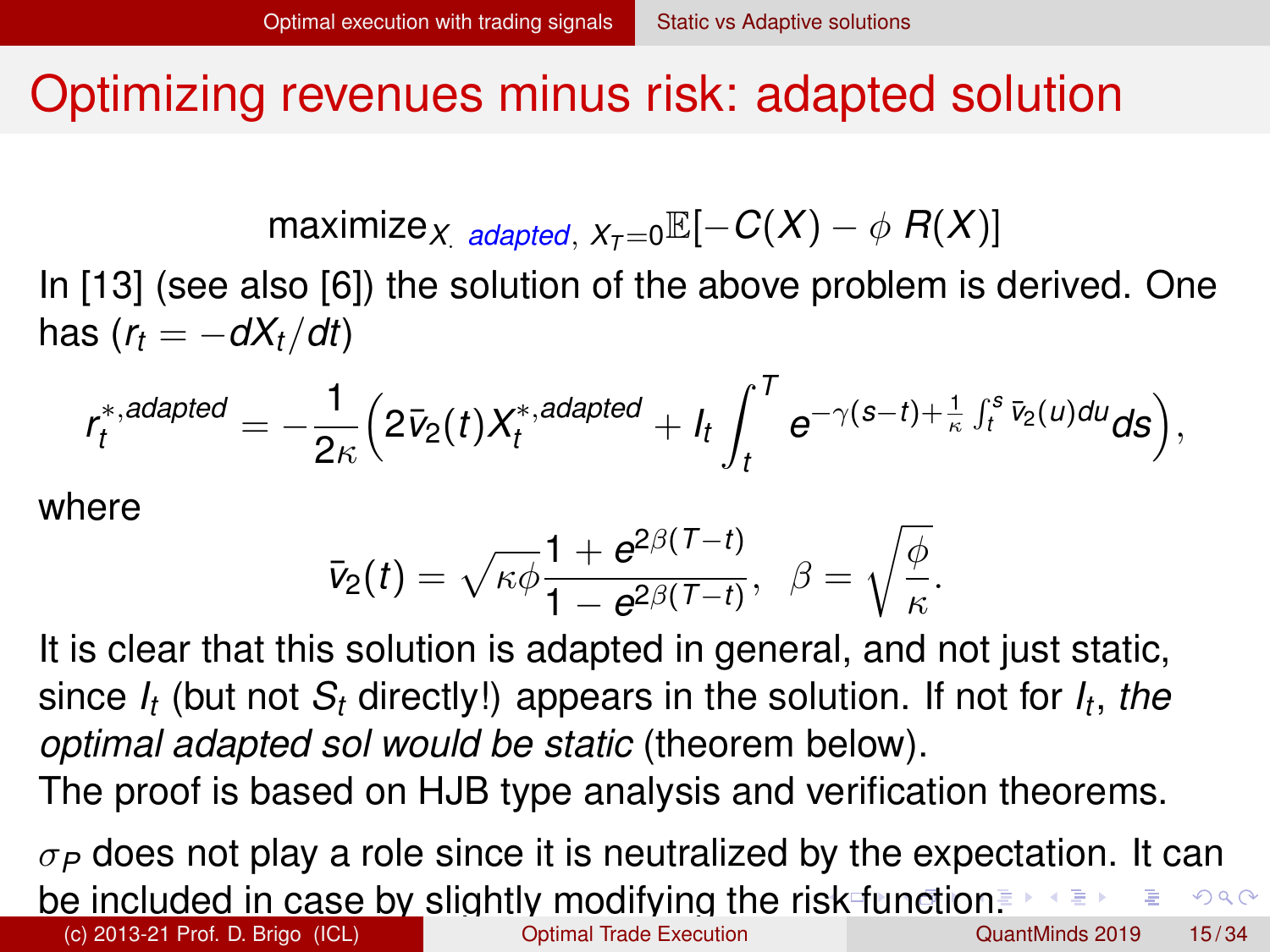#### <span id="page-15-0"></span>Optimizing revenues minus risk: static solution

$$
\mathsf{maximize}_{X \text{ static}, X_T = 0} \mathbb{E}[-C(X) - \phi \, R(X)]
$$

In [\[6\]](#page-30-0) the solution of the above problem is derived. One has

$$
X_t^* = X\psi(t) + \varphi(t),
$$

$$
\psi(t) = \frac{\sinh(\beta(T - t))}{\sinh(\beta T)}, \quad \beta = \sqrt{\frac{\phi}{\kappa}}.
$$

$$
\varphi(t) = \frac{I_0}{2\kappa(\beta^2 - \gamma^2)} \Big(1 - \frac{e^{-\gamma(T - t)}\sinh(\beta t) + e^{\gamma t}\sinh(\beta(T - t)}{\sinh(\beta T)}\Big).
$$

This is clearly a static solution, and we can now compare it with the adapted one. The proof is based on calculus of variations.

(c) 2013-21 Prof. D. Brigo (ICL) [Optimal Trade Execution](#page-0-0) QuantMinds 2019 16 / 34

 $\Omega$ 

イロト イ押 トイラト イラト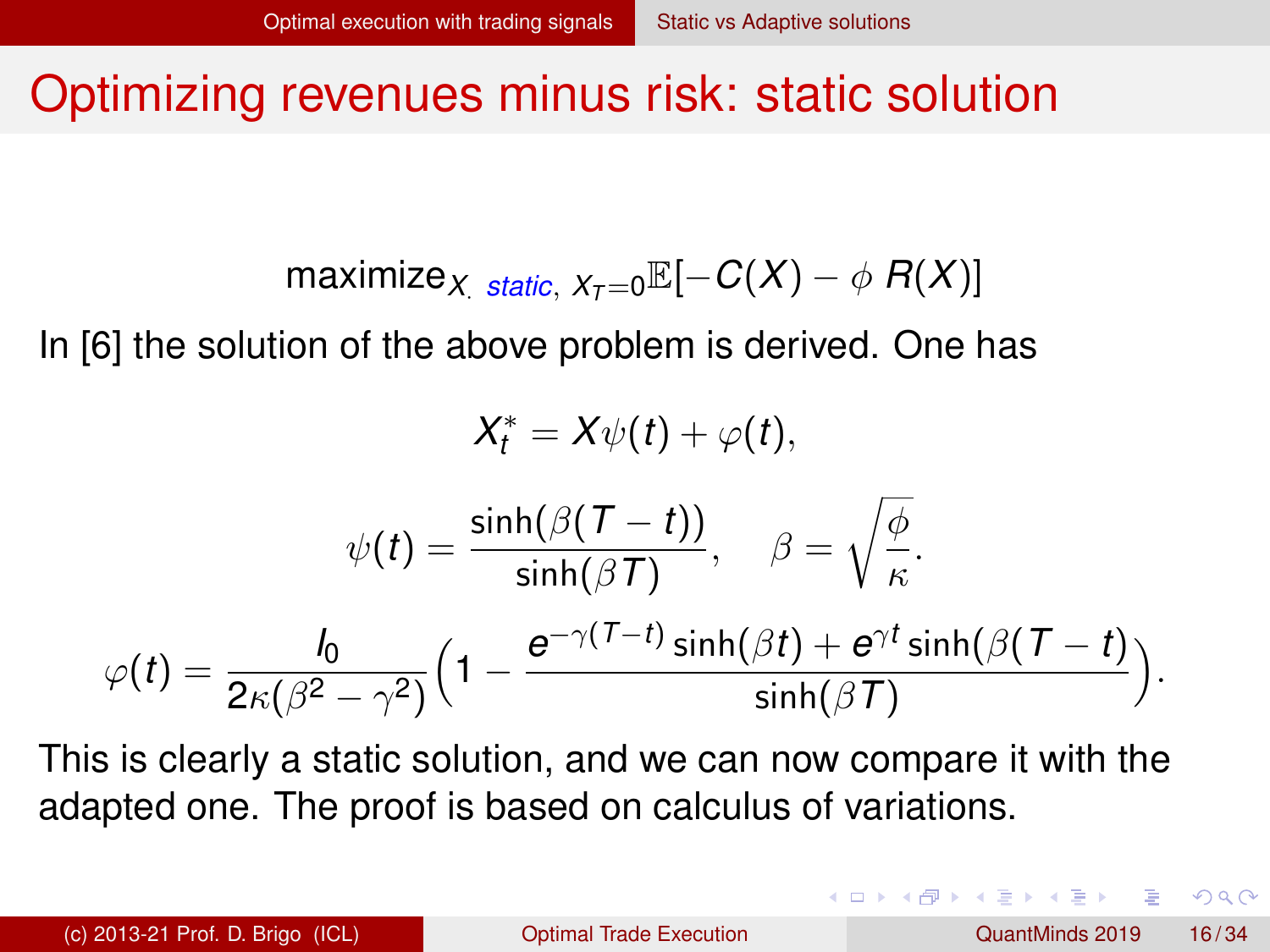<span id="page-16-0"></span>

Figure: Plot of the optimal static inventory *X* <sup>∗</sup>,*static* for the parameters above except for *I*0. The optimal static strategy is presented for different initial values of the signal:  $I_0 = 0.5$  (orange),  $I_0 = 0$  (green) and  $I_0 = -0.5$  (blue).

 $\Omega$ 

ヨメ イヨメ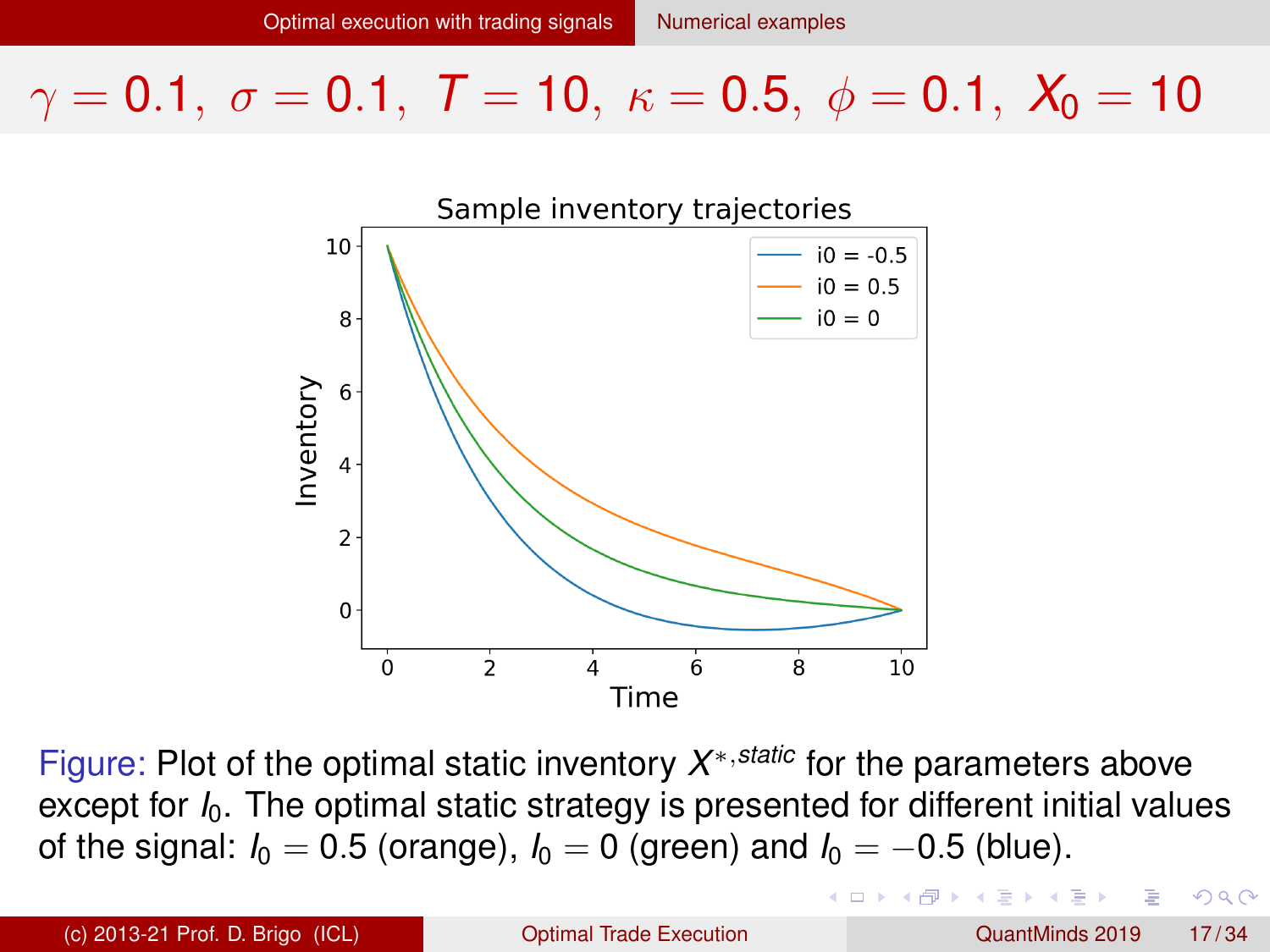<span id="page-17-0"></span>

Figure: Note the negative blue plot. If the signal says the price goes down, that's not the right moment to start a liquidation. We haven't enforced a sign constraint (no exclusion of round trips)

(c) 2013-21 Prof. D. Brigo (ICL) [Optimal Trade Execution](#page-0-0) QuantMinds 2019 18 / 34

 $\Omega$ 

化重新润滑

4 ロ ト ィ *同* ト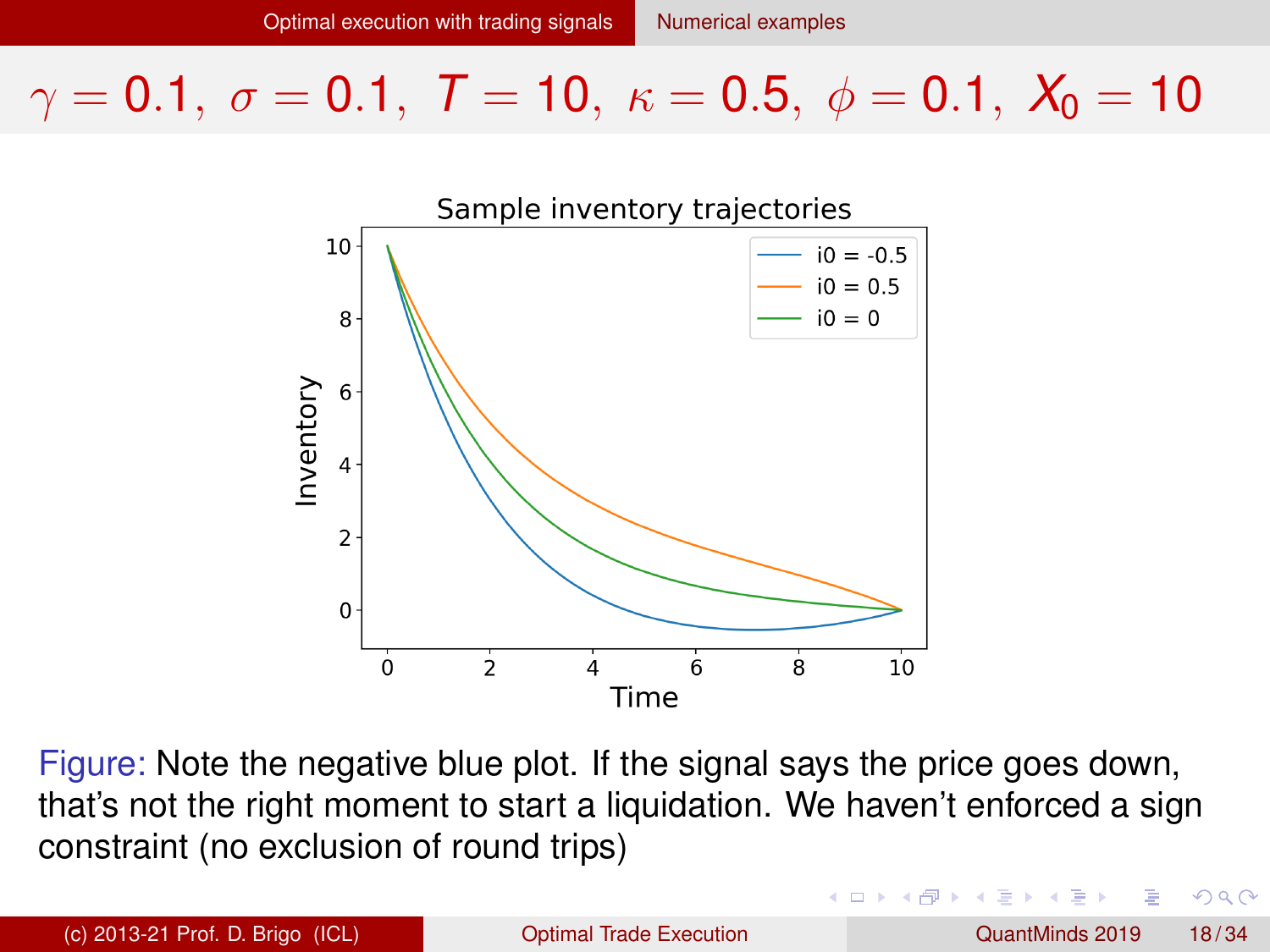<span id="page-18-0"></span>

Figure: Simulation of the inventory *X* <sup>∗</sup>,*adapted* . The blue region is a plot of 1000 such trajectories of *X* ∗ . In the black curve we present the optimal static inventory. The parameters of the model are as ab[ove](#page-17-0) [wi](#page-19-0)[t](#page-17-0)[h](#page-18-0)  $I_0 = 0.2$  $I_0 = 0.2$  $I_0 = 0.2$  $I_0 = 0.2$  $I_0 = 0.2$  $I_0 = 0.2$  $I_0 = 0.2$  $I_0 = 0.2$ .  $\Omega$ 

(c) 2013-21 Prof. D. Brigo (ICL) [Optimal Trade Execution](#page-0-0) QuantMinds 2019 19 / 34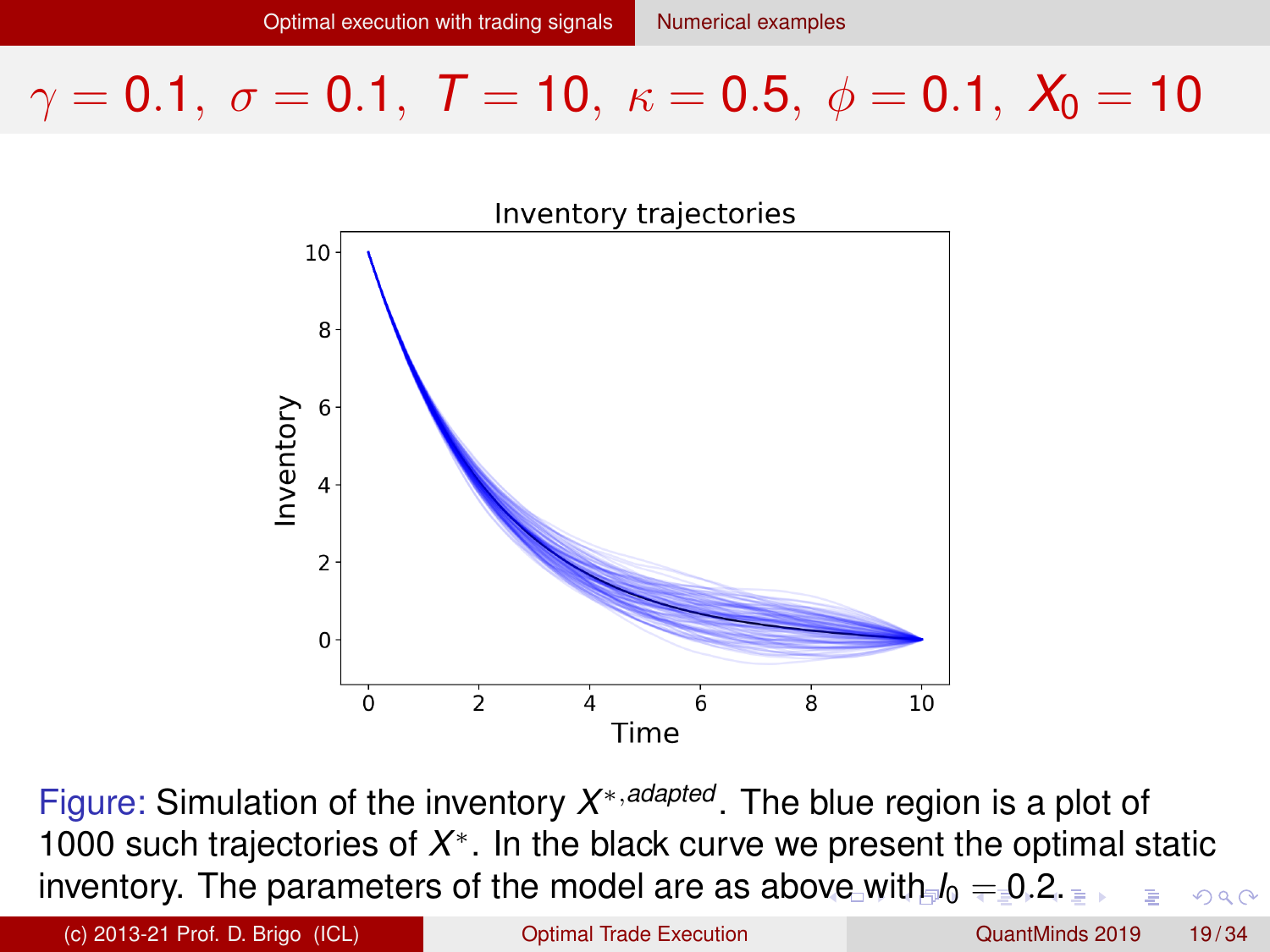<span id="page-19-0"></span>

Figure: Left: comparison of  $E[-C(X) - \phi R(X)]$  resulting from the optimal static strategy in blue, and the signal adaptive strategy in orange, for different values of trading windows *T*. The parameters of the model are as above plus  $P_0 = 10$  and  $I_0 = 0.2$ . Right: the same comparison for different values of signal volatility  $\sigma$ . The model parameters (except form  $\sigma$ ) are similar to the previous plot. *Large vols and long times make the difference relevant*

 $\Omega$ 

イロト イ押ト イヨト イヨト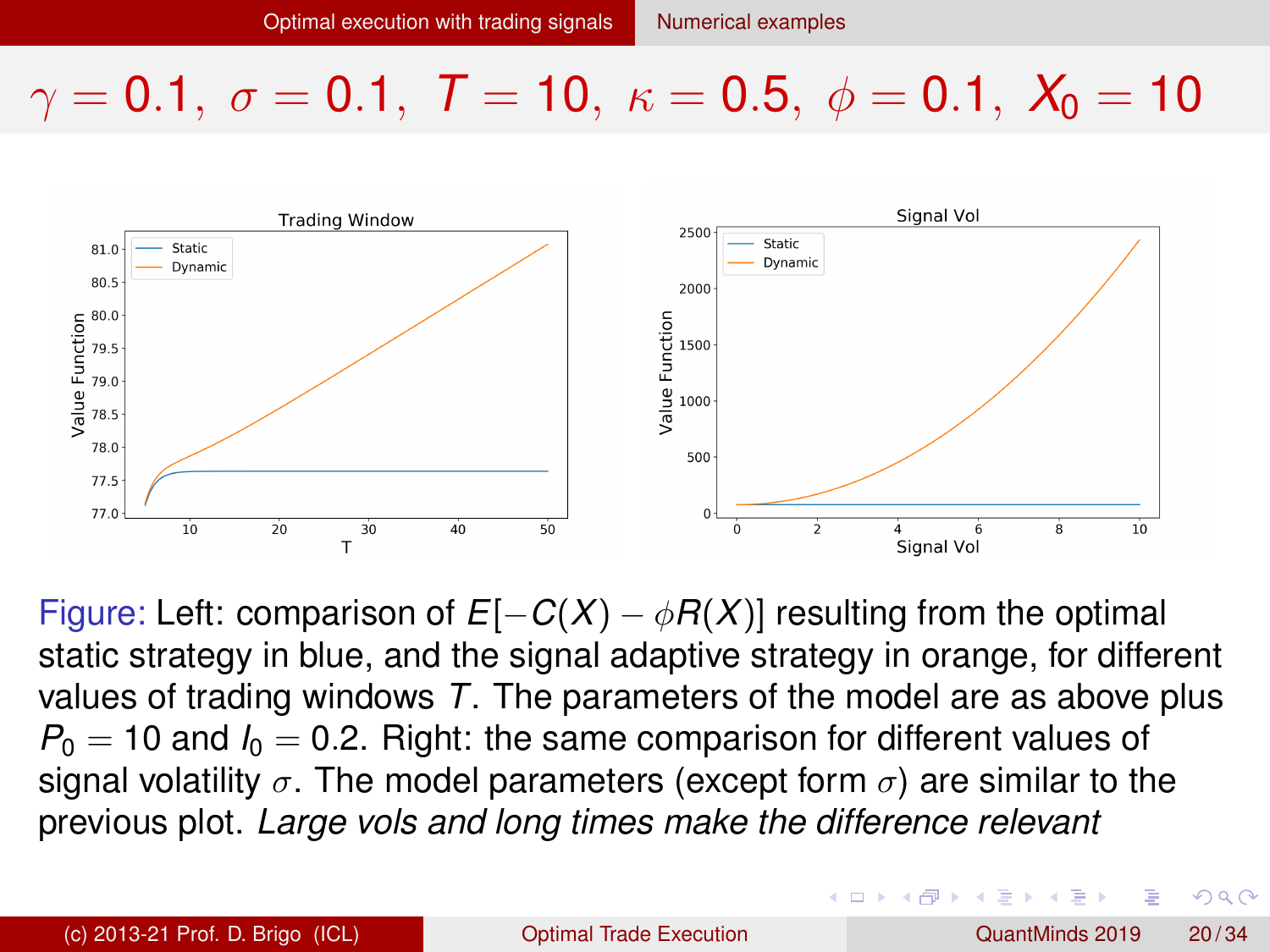# <span id="page-20-0"></span>Good execution: Introduction

In the rest of the talk I would like to briefly introduce our "good execution" framework [\[5\]](#page-30-1).

- Let's go back to static vs adaptive strategies in general.
	- Static strategies
		- moderate model dependency, because only the expected quantity *E*[*S<sup>t</sup>* ] enters the computations;
		- *does not* react to different realisations of *S<sup>t</sup>* .
	- adaptive strategies
		- heavy model dependency, because the full generator of the price dynamics is needed for HJB equation;
		- *react* to different realisations of *S<sup>t</sup>* (e.g. Gatheral and Schied, in the model with signals we use here reacts to realizations of *It*).

We would like to find a middle ground between the adapted and static settings. Before proposing this middle ground, we introduce a further motivating consideration.  $(0.125 \times 10^{-14} \text{ m}) \times 10^{-14} \text{ m}$  $QQ$ 

(c) 2013-21 Prof. D. Brigo (ICL) [Optimal Trade Execution](#page-0-0) QuantMinds 2019 21 / 34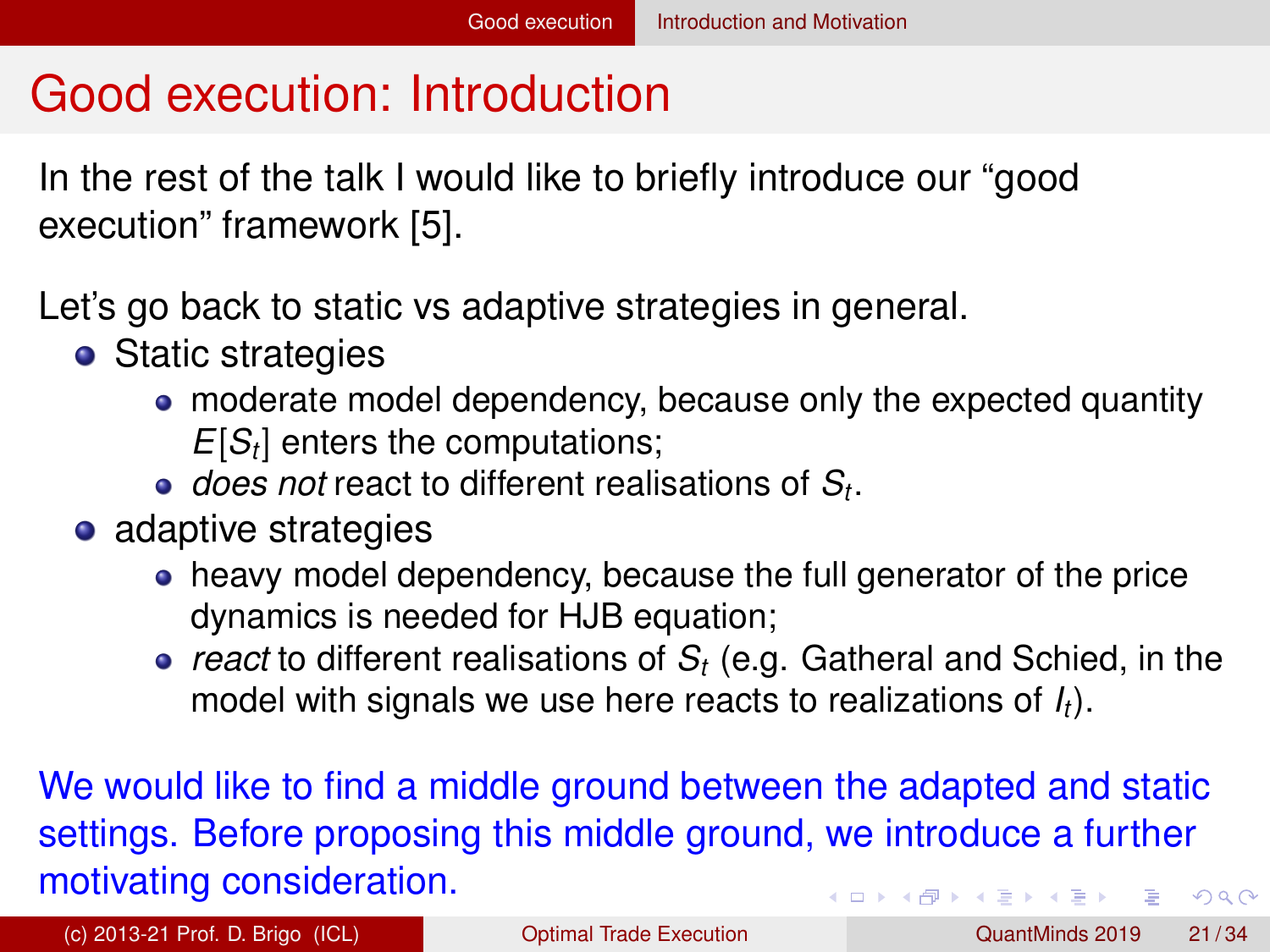## <span id="page-21-0"></span>Introduction

Let us adopt a more general notation. Write cost plus risk as

$$
J(X) = C(X) + \phi R(X) = \int_0^T F(t, S_t, X_t, \dot{X}_t) dt,
$$

where  $F = F(t, S, X, X)$  describes the cost of trading and the market impact that the execution itself of the trade has on the fundamental price *S* of the asset.

E.g., previously 
$$
F(t, P, X, \dot{X}) = \dot{X}P + \underbrace{\kappa_{inst}\dot{X}^2 + \phi X^2}_{\tilde{F}(t, X, \dot{X})}
$$

$$
\int_0^T F(t, P, X, \dot{X}) dt = \int_0^T (\dot{X}Pdt + \kappa_{inst}\dot{X}^2) dt + \int_0^T \phi X^2 dt =
$$

$$
\int_0^T \underbrace{(P_t + \kappa_{inst}\dot{X})}_{S_t} dX_t + \phi \int_0^T X^2 dt = C(X) + \phi R(X)
$$

(c) 2013-21 Prof. D. Brigo (ICL) [Optimal Trade Execution](#page-0-0) QuantMinds 2019 22 / 34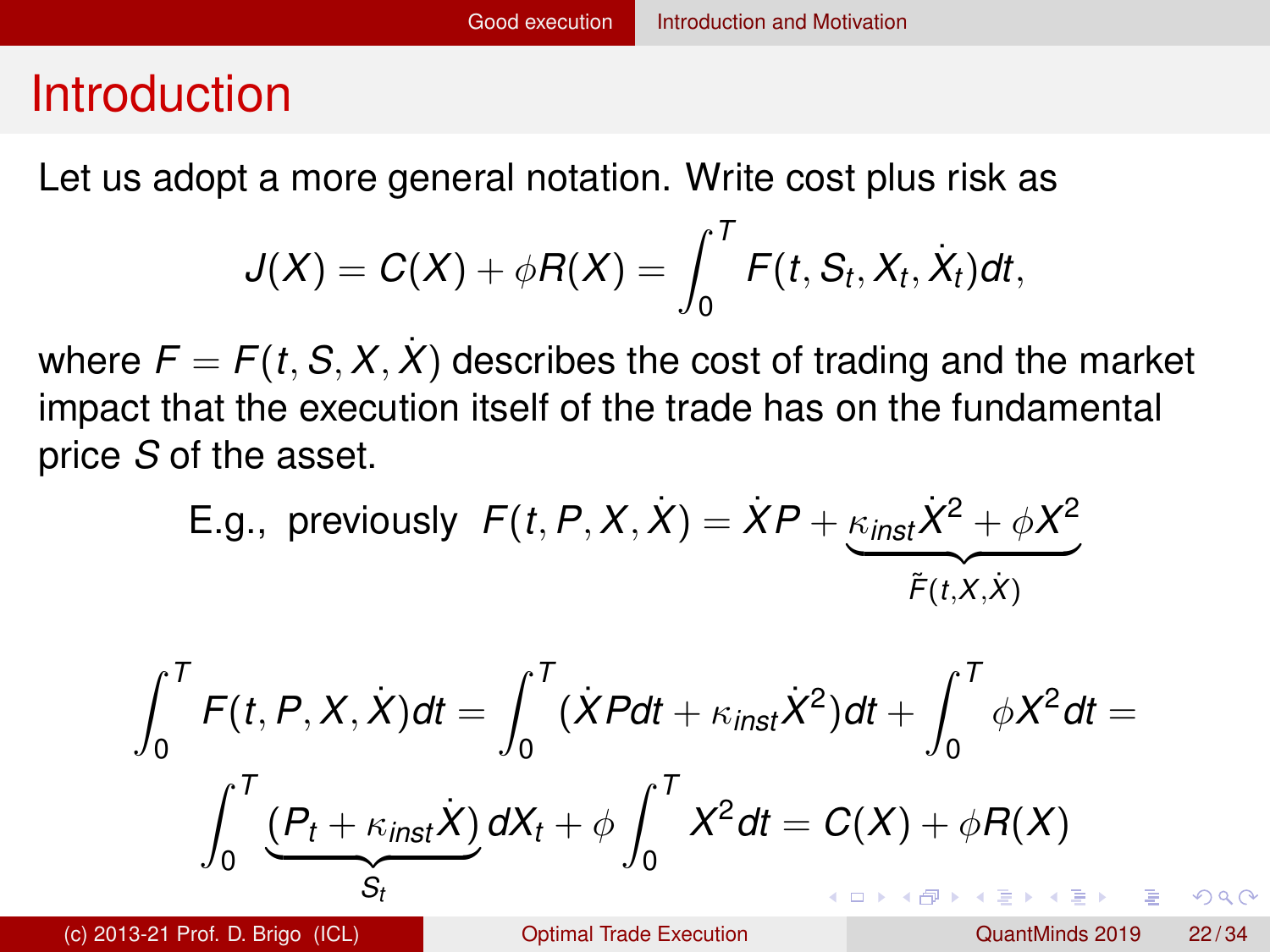# <span id="page-22-0"></span>Degeneracy to static strategies

Recall: set of static strategies *Qstatic* is a subset of *Qadaptive*. It may happen that an optimal adaptive strategy turns out to be in particular static as in [\[7\]](#page-30-2) (see also Cartea et al (2015) [Sec 6.3 & 6.4]). **Theorem (Optimal adaptive collapsing to static, e.g.**  $I_t = 0$  **or det.).** 

Assume that 
$$
F(t, P, X, X) = \underbrace{\dot{X}P}_{cost} + \underbrace{\tilde{F}(t, X, \dot{X})}_{\text{impact plus risk}}
$$
, (1)

for *F*˜ that does not depend on *P*. Let *P* be modelled

$$
dP_t = \mu(t)dt + \sigma(t, P_t)dW_t, \qquad (2)
$$

where the drift coefficient  $\mu$  is taken to be a deterministic function of time only. Under (minor) technical assumptions, we have that the optimal adaptive solution is in fact static, namely it holds

$$
\inf\Big\{EJ(X): X\in Q_{static}\Big\}=\inf\Big\{EJ(X): X\in Q_{adaptive}\Big\},
$$

and the infimum is attained for some optimal d[et](#page-21-0)[er](#page-23-0)[m](#page-21-0)[in](#page-22-0)[is](#page-23-0)[t](#page-19-0)[ic](#page-20-0)  $X_i$  $X_i$  $X_i$  i[n](#page-27-0)  $Q_{static}$  $Q_{static}$  $Q_{static}$  $Q_{static}$ 

(c) 2013-21 Prof. D. Brigo (ICL) [Optimal Trade Execution](#page-0-0) QuantMinds 2019 23 / 34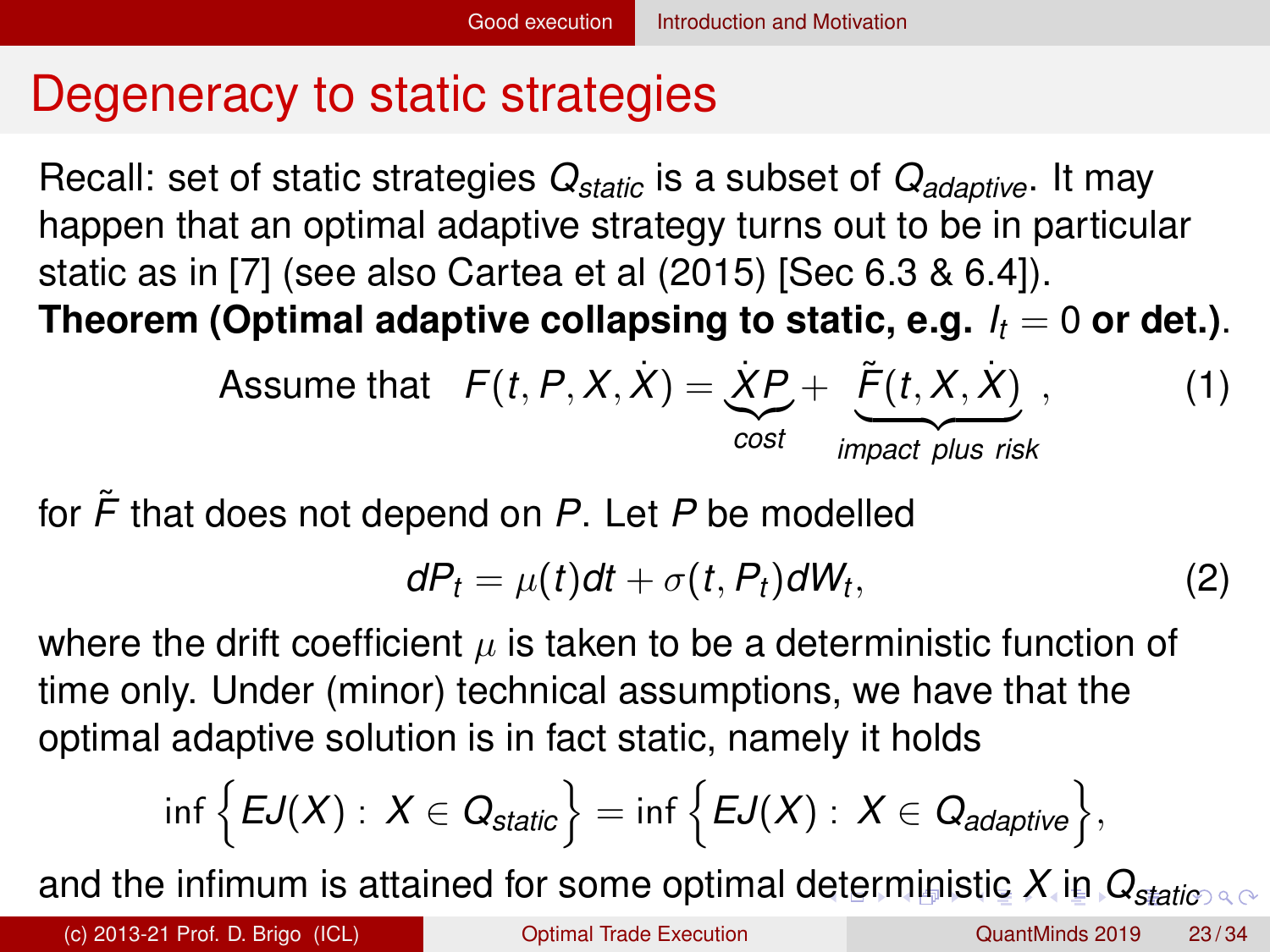## <span id="page-23-0"></span>Good trade executions - motivation

Our aim in trying to find a setting that is in-between the static and adaptive frameworks is twofold:

- **•** find a middle ground between moderate model dependency and ability to react to actual price realisations;
- avoid degeneracy to static strategy.

Our middle ground is "Good execution".

 $\Omega$ 

 $\mathcal{A} \oplus \mathcal{A} \times \mathcal{A} \oplus \mathcal{A}$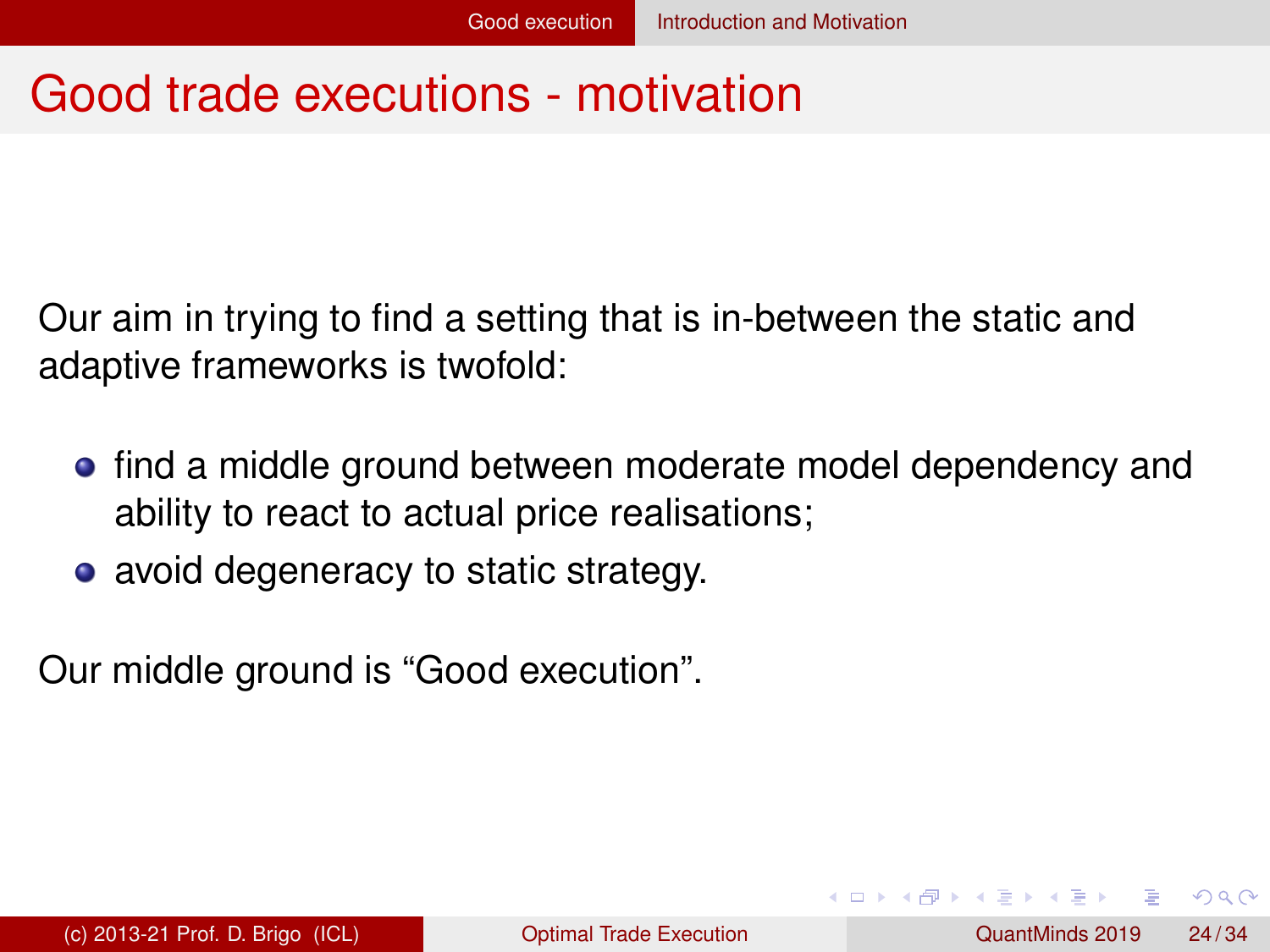# <span id="page-24-0"></span>Good trade executions - informal definition

We say that *X* is a good trade execution if for all  $\eta$  in two sufficiently large neighbourhoods (on different metrics) of *X* it holds

• 
$$
EJ(X) \leq EJ(\eta)
$$
 (for  $\eta$  in  $L^2$  related neighborhoods of  $X$ );

2  $J(X) \leq J(\eta)$  (for  $\eta$  in pathwise-related neighborhoods of X);

We do not assume any specific dynamics for *P<sup>t</sup>* , so that we are not bound by particular cases of HJB

The second requirement entails a pathwise assessment of the optimality of *X*. The fact that our concept of good trade executions avoids the degeneracy to static strategy hinges on this.

Moreover, in good execution we replace the fuel constraint  $X<sub>T</sub> = 0$  with the weakest requirement that  $E[X_T] = 0$ . There will be a liquidation error, for which we ca[n i](#page-23-0)ntroduce a penalizatio[n](#page-25-0) in [c](#page-23-0)[as](#page-24-0)[e](#page-25-0)[.](#page-23-0)  $\Omega$ 

(c) 2013-21 Prof. D. Brigo (ICL) [Optimal Trade Execution](#page-0-0) QuantMinds 2019 25 / 34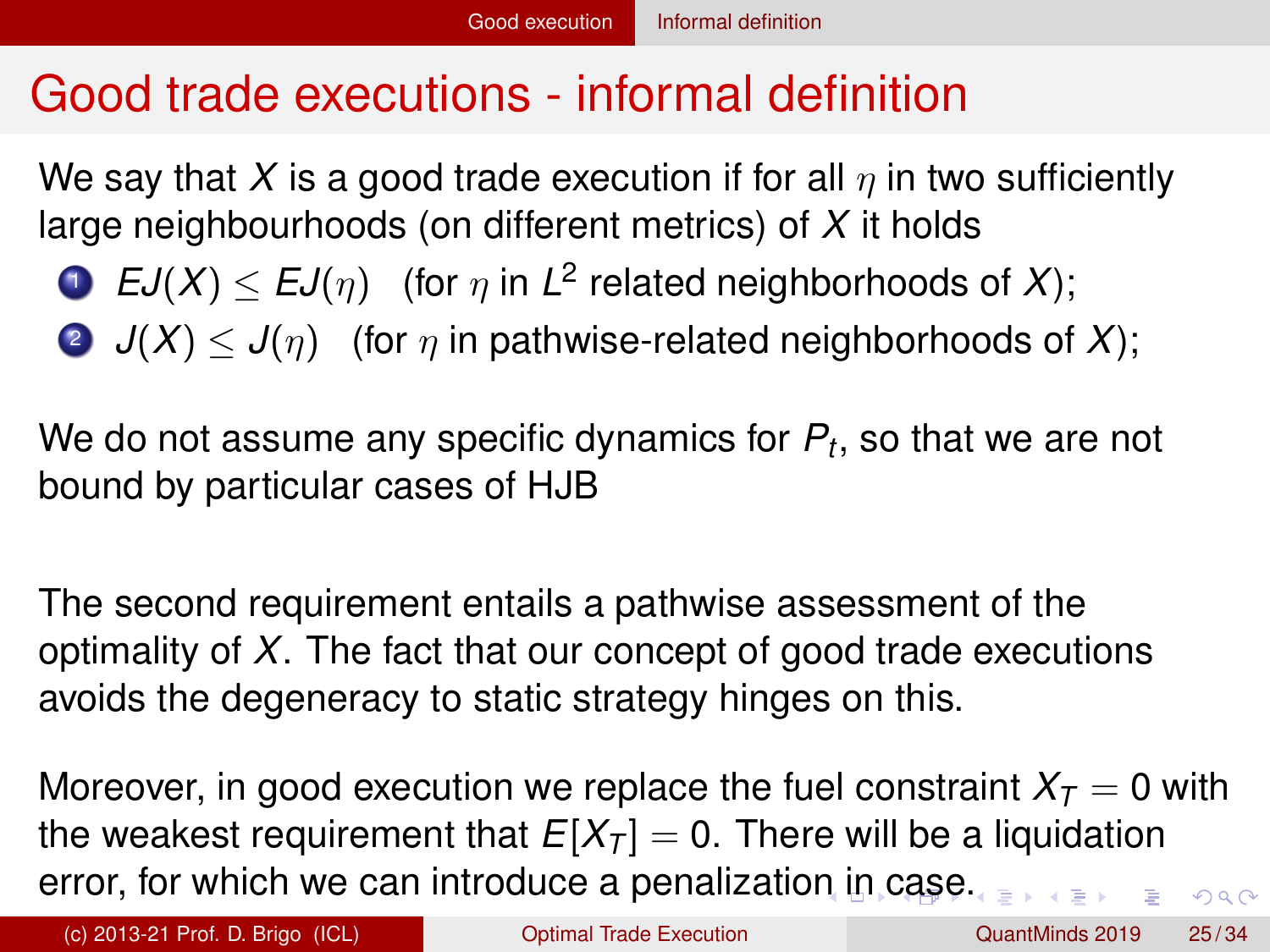# <span id="page-25-0"></span>Good trade executions - example

Let 
$$
F(t, P, X, \dot{X}) = \dot{X}P + \kappa_{inst}\dot{X}^2 + \phi X^2
$$
,

which is another way to write our previous example with linear instantaneous impact where  $\kappa$  is the market impact coeff. and  $\phi$  is risk aversion. Then, for all stochastic models for  $P_t$  such that  $t \mapsto E[P_t^2]$  is in *L* 2 [0, *T*], the following is a good trade execution

$$
X(t) := (1 - \alpha(t))X_0 + \alpha(t) \underbrace{X_T}_{=0 \text{ at least in } E}
$$
 (convex combination)  
\n
$$
- \frac{1}{2\kappa} \int_0^t \cosh(\sqrt{\phi/\kappa}(t-u)) P_u du \text{ (adj based on realization)}
$$
\n
$$
+ K \sinh(\sqrt{\phi/\kappa}t), \text{ (ensures final expectation zero)}
$$

where  $\alpha(t)=1-\sinh((\mathcal{T}-t))/\sinh(\sqrt{\phi/\kappa}\mathcal{T})$ , and  $K$  is a constant. Still adapted but now *P* can be anything. 4 (D) 3 (F) 3 (F) 3 (F)

(c) 2013-21 Prof. D. Brigo (ICL) [Optimal Trade Execution](#page-0-0) QuantMinds 2019 26 / 34

 $\Omega$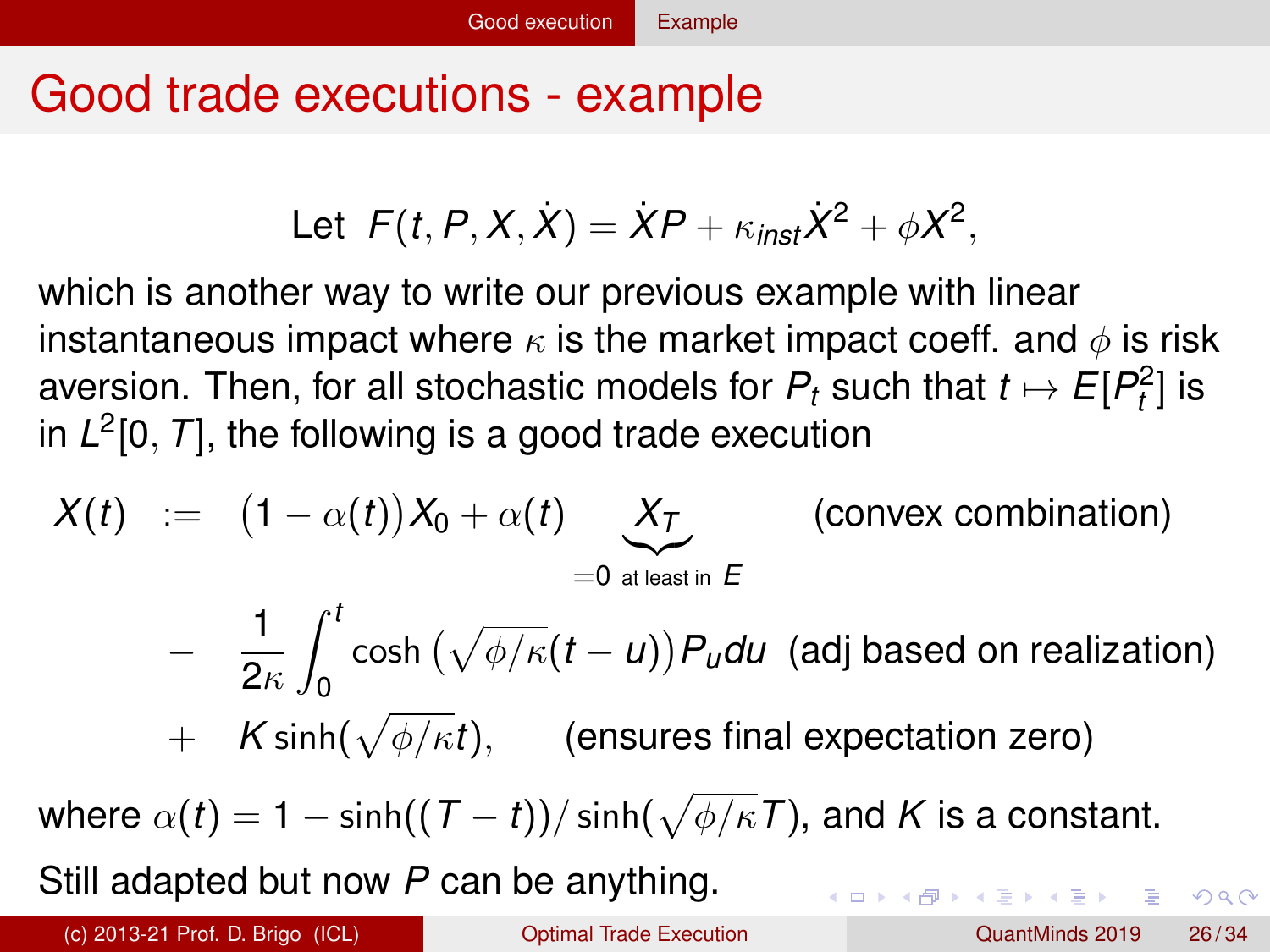#### Good trade executions - example, cont'd

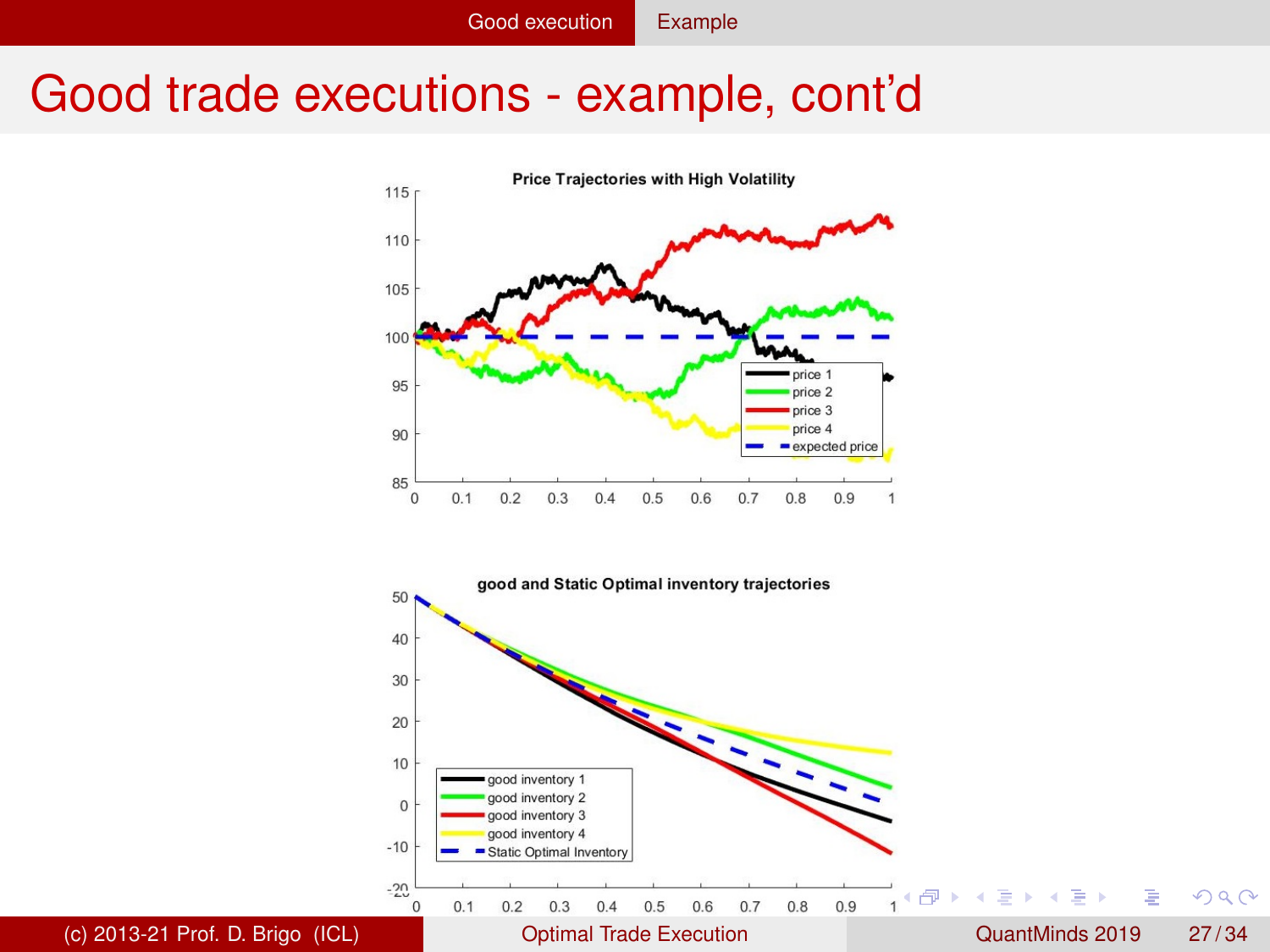## <span id="page-27-0"></span>Good trade executions - remarks

- <sup>1</sup> A good trade execution commits in general an error of liquidation. Such an error depends on the volatility of the price. We can explicitly compute the variance of it and its financial interpretation is under investigation.
- 2 In the red trajectory the mid price is doing better than we expected (blue), so we liquidate fast as the negative impact will do less damage, and we complete liquidation around  $t = 0.8$ . In the yellow one the trade is unfinished and we'll have to trade a little longer.
- <sup>3</sup> Other lagrangians (other impact functions and other risk functions) than the one in the previous slide can be handled analytically within our framework of good trade execution.

 $\Omega$ 

イロト イ押ト イヨト イヨト ニヨ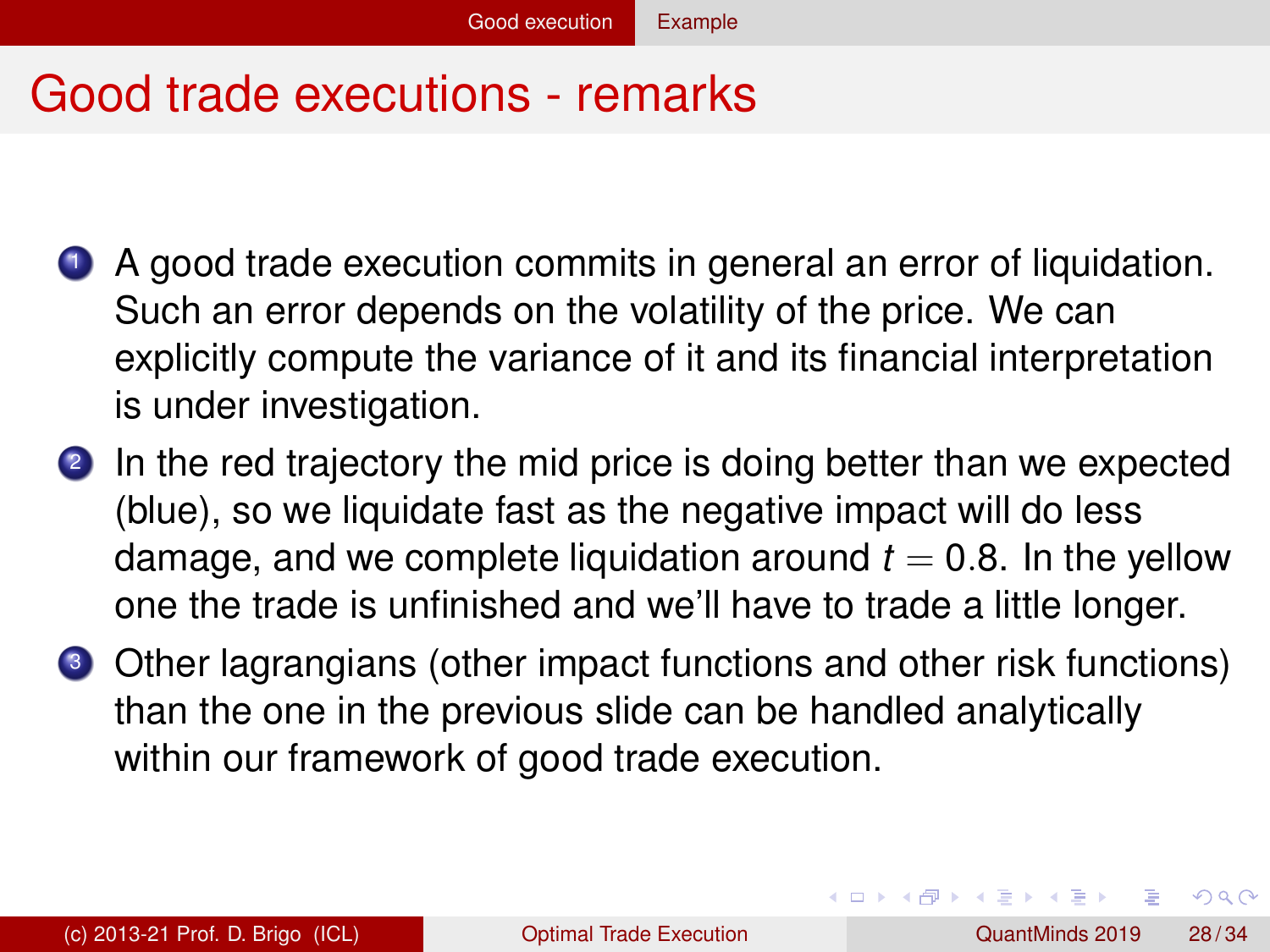## <span id="page-28-0"></span>**Conclusions**

- In Optimal execution one should seek the optimal adaptive solution, since traders monitor the market
- **o** In some models this solution turns out to be static
- In other models it is truly adaptive
- Other authors seek the solution in the static class directly, giving up true (adaptive) optimality for tractability
- Can we compare optimal static vs adapted solutions?
- B. and Piat find that in classic models there is very little difference
- **•** Here we showed that for models *with signals* the difference can be relevant
- Examples of signal come from book imbalance, pair trading
- Also, we introduced Good execution, a middle ground between the optimal static and fully optimal adaptive settings

в

 $\Omega$ 

 $(0,1)$   $(0,1)$   $(0,1)$   $(1,1)$   $(1,1)$   $(1,1)$   $(1,1)$   $(1,1)$   $(1,1)$   $(1,1)$   $(1,1)$   $(1,1)$   $(1,1)$   $(1,1)$   $(1,1)$   $(1,1)$   $(1,1)$   $(1,1)$   $(1,1)$   $(1,1)$   $(1,1)$   $(1,1)$   $(1,1)$   $(1,1)$   $(1,1)$   $(1,1)$   $(1,1)$   $(1,1$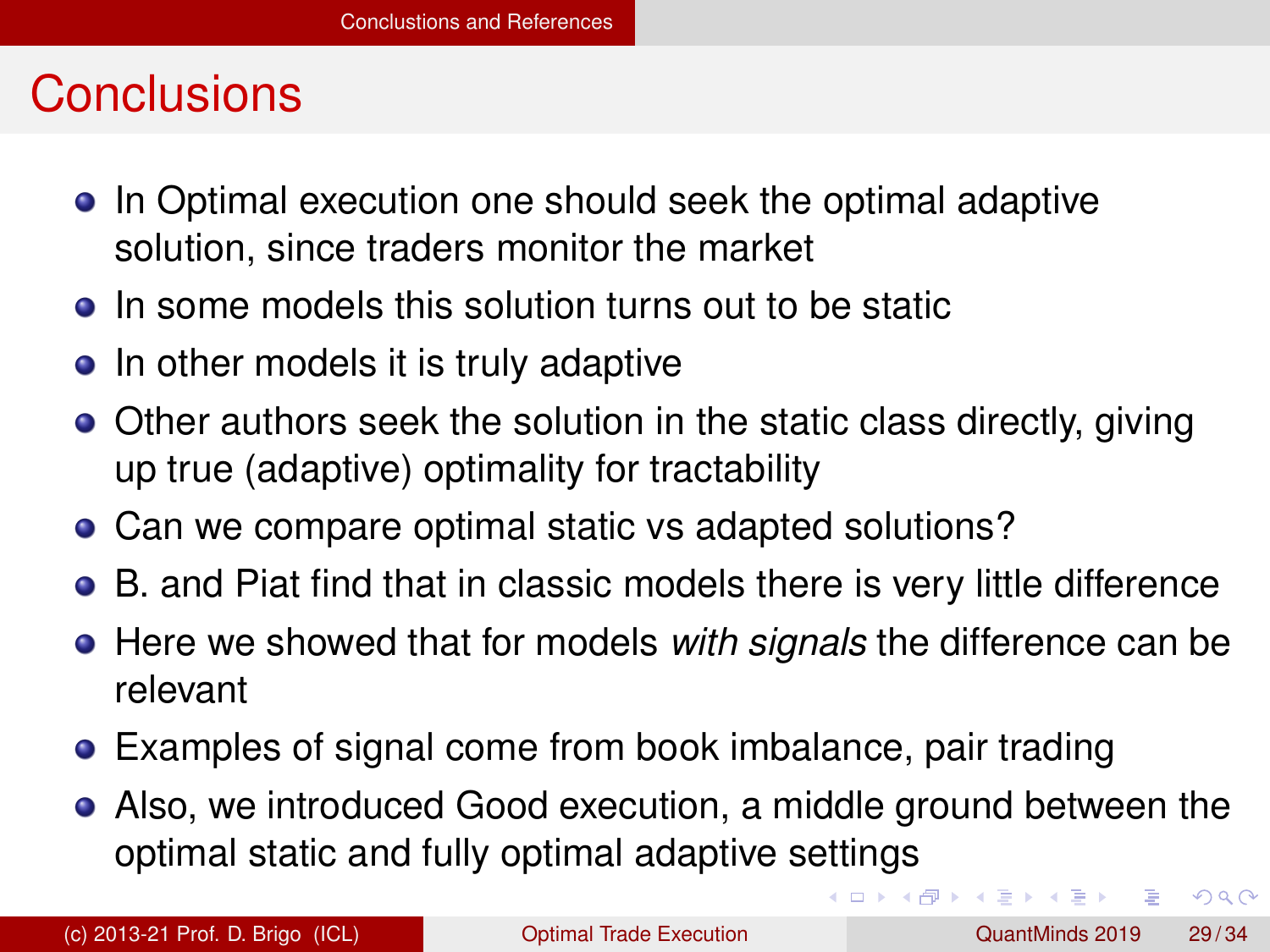#### References I

<span id="page-29-1"></span>[1] Almgren, R., Chriss, N. (1999). Value under liquidation. Risk, Dec. 1999.

<span id="page-29-2"></span>[2] Almgren, R., Chriss, N. (2000). Optimal execution of portfolio transactions. J. Risk 3, 5-39 (2000).

<span id="page-29-3"></span>[3] A. Almgren. Optimal trading with stochastic liquidity and volatility. *SIAM J. Financial Math.*, 3:163–181, 2012.

<span id="page-29-0"></span>[4] Armstrong, J., Bellani, C., Brigo, D., and Cass, T. (2021). Option pricing models without probability: a rough paths approach, to appear in Mathematical Finance.

 $\Omega$ 

イロト イ押ト イヨト イヨト ニヨ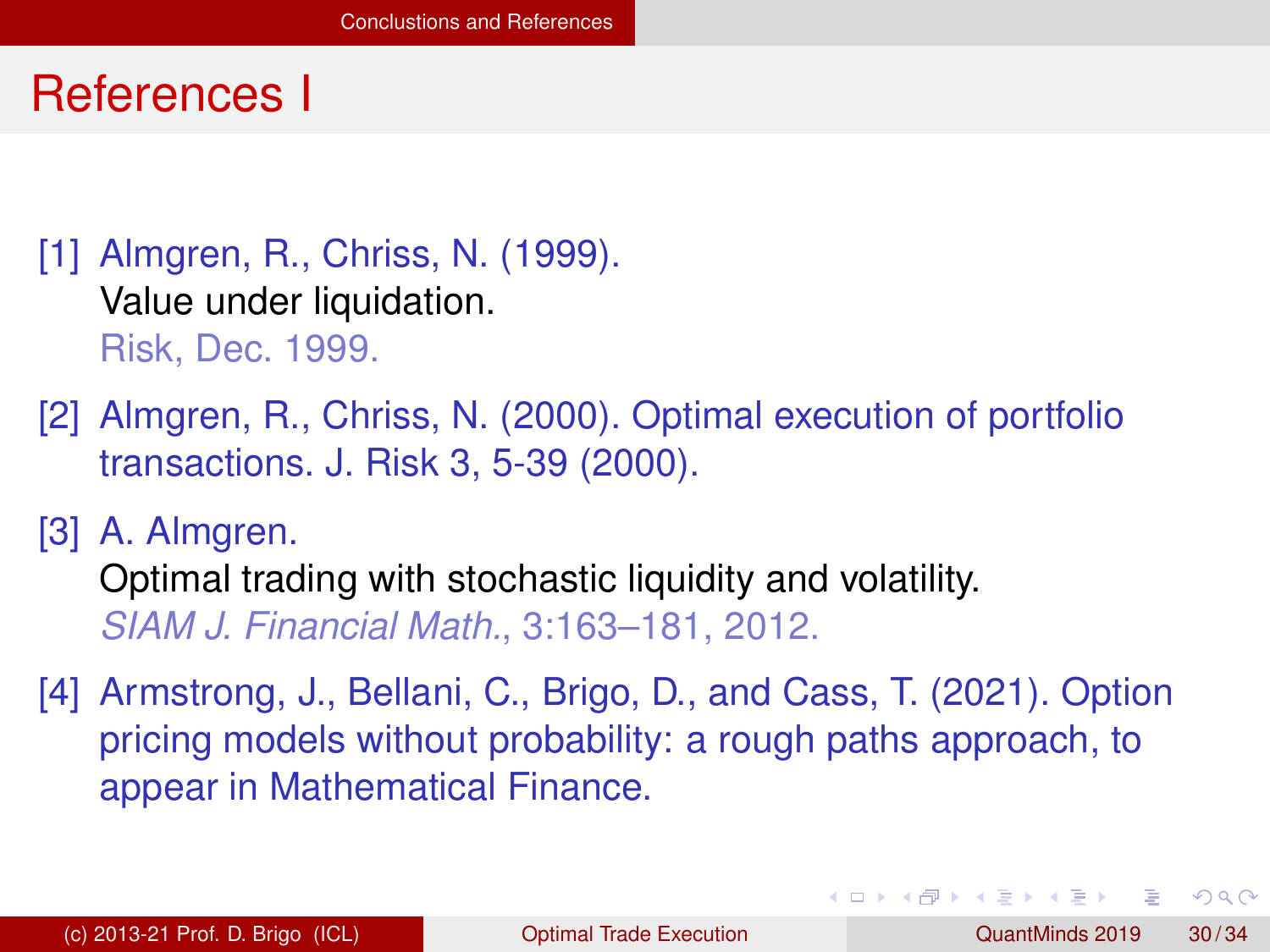### References II

- <span id="page-30-1"></span>[5] C. Bellani, D. Brigo (2020). Mechanics of good trade execution in the framework of linear temporary market impact. Quantitative Finance, 21:1, 143-163.
- <span id="page-30-0"></span>[6] C. Bellani, D. Brigo, E. Neuman and A. Done (2018). Static vs adaptive strategies for optimal execution with signals. <https://arxiv.org/abs/1811.11265>, to appear in Journal of Financial Engineering.
- <span id="page-30-2"></span>[7] D. Bertsimas and A. W. Lo. Optimal control of execution costs. *Journal of Financial Markets*, 1(1):1–50, 1998.

 $\Omega$ 

イロト イ押 トイラト イラト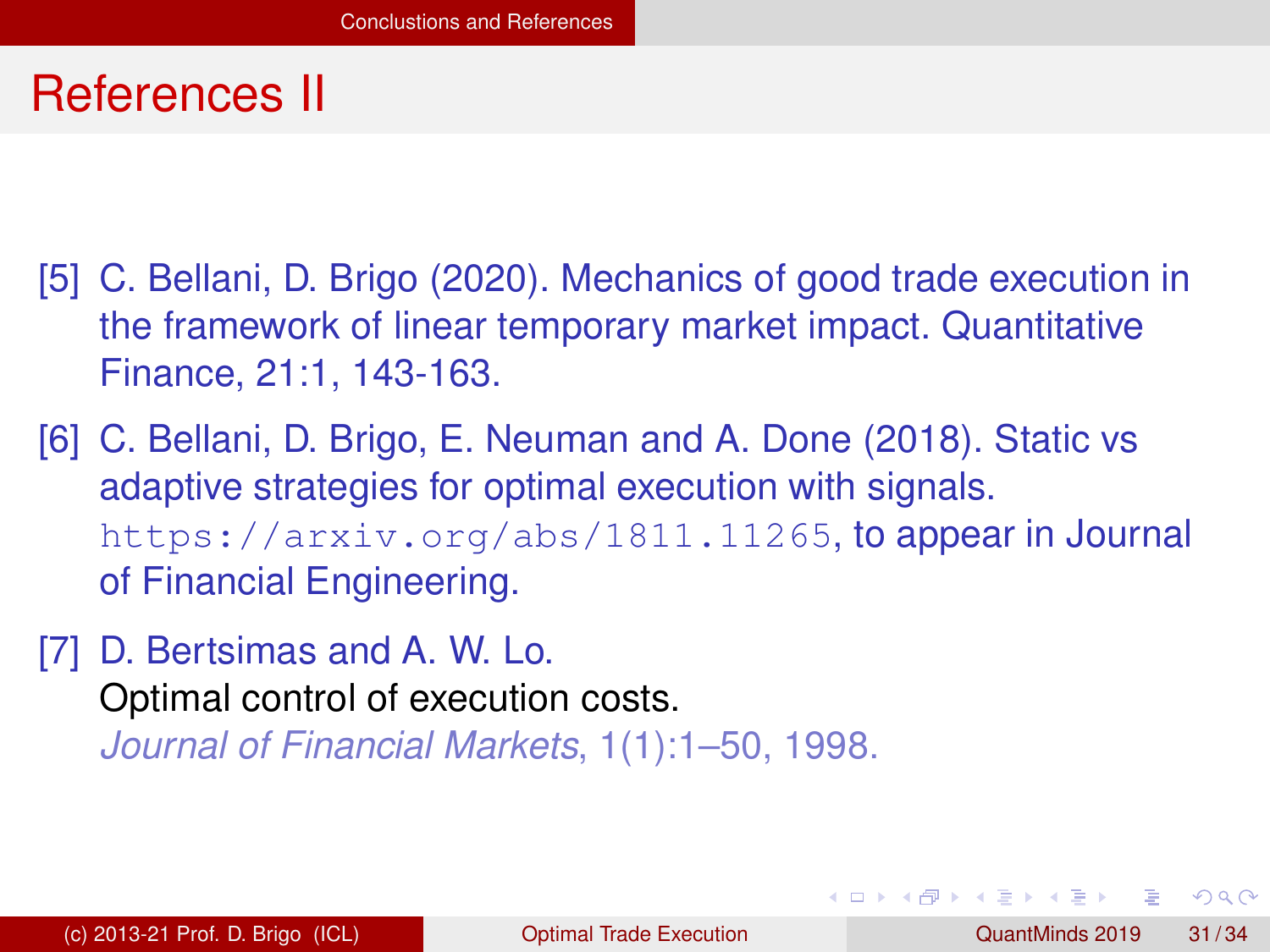### References III

<span id="page-31-1"></span>[8] Brigo, D., and Di Graziano, G. (2014). Optimal trade execution under displaced diffusions dynamics across different risk criteria. Journal of Financial Engineering Vol. 01, No. 02. Preprint version: arxiv.org/abs/1304.2942

<span id="page-31-2"></span>[9] Brigo, D., and Piat, C. (2018).

Static vs adapted optimal execution strategies in two benchmark trading models.

In K. Glau, D. Linders, M. Scherer, L. Schneider, and R. Zagst, editors, *Innovations in Insurance, Risk- and Asset Management*, pages 239–274. World Scientific Publishing, Munich, 2018.

<span id="page-31-0"></span>[10] Gatheral, J., and Schied, A. (2011). Optimal Trade Execution under Geometric Brownian Motion in the Almgren and Chriss Framework. International Journal of Theoretical and Applied Finance, Vol. 14, No. 3, pp. 353–368  $(0,1)$   $(0,1)$   $(0,1)$   $(1,1)$   $(1,1)$   $(1,1)$   $(1,1)$   $(1,1)$   $(1,1)$   $(1,1)$   $(1,1)$   $(1,1)$   $(1,1)$   $(1,1)$   $(1,1)$   $(1,1)$   $(1,1)$   $(1,1)$   $(1,1)$   $(1,1)$   $(1,1)$   $(1,1)$   $(1,1)$   $(1,1)$   $(1,1)$   $(1,1)$   $(1,1)$   $(1,1$ 

(c) 2013-21 Prof. D. Brigo (ICL) [Optimal Trade Execution](#page-0-0) QuantMinds 2019 32 / 34

 $\Omega$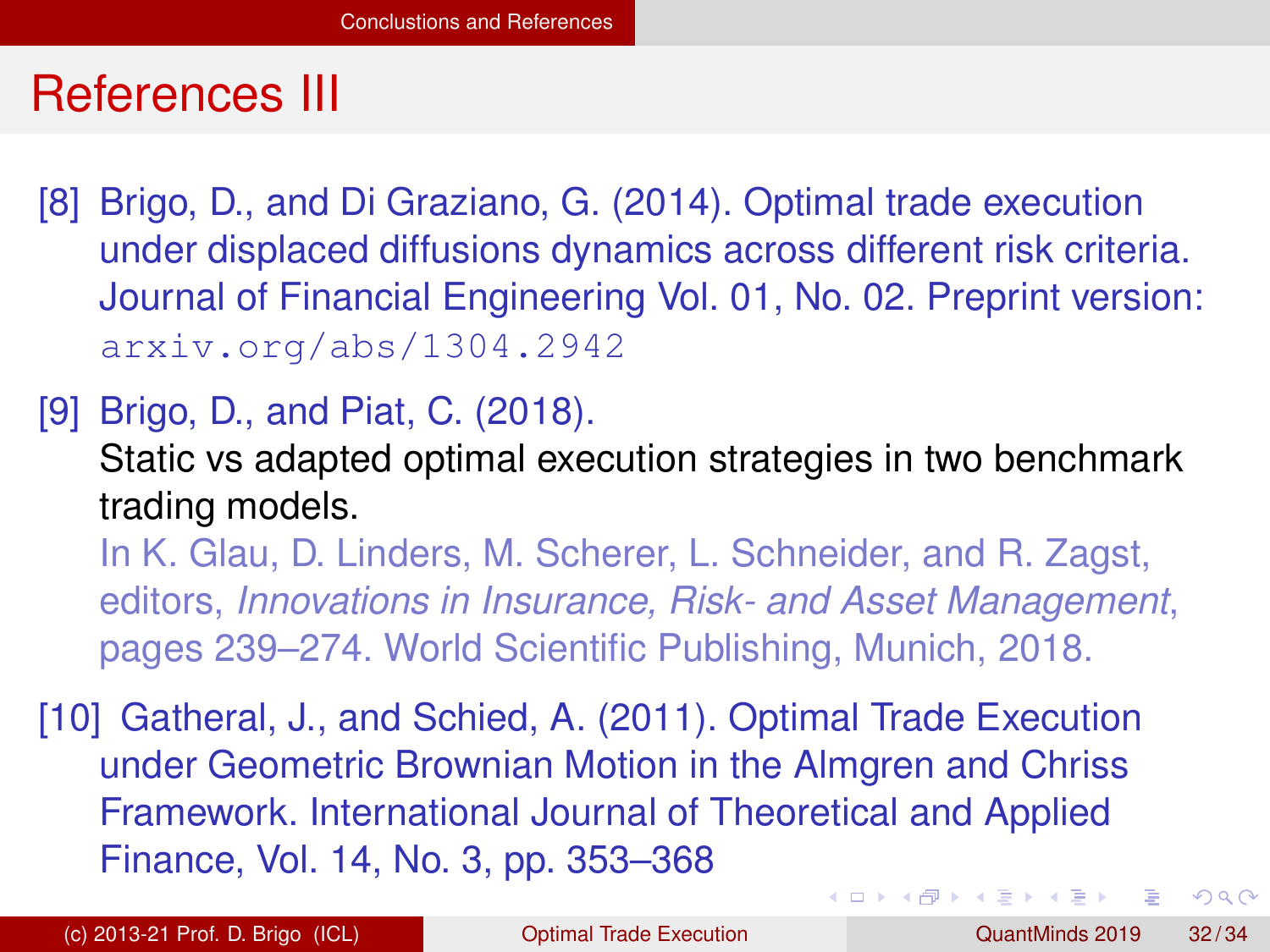#### References IV

[11] Forsyth, P. (2009). A Hamilton Jacobi Bellman approach to optimal trade execution. Preprint, available at http://www.cs.uwaterloo.ca/∼paforsyt/optimal trade.pdf

<span id="page-32-1"></span>[12] P. Forsyth, J. Kennedy, T. S. Tse, and H. Windclif. Optimal trade execution: a mean-quadratic-variation approach. *Journal of Economic Dynamics and Control*, 36:1971–1991, 2012.

<span id="page-32-0"></span>[13] Lehalle C.A. and Neuman E. Incorporating signals into optimal trading. *to appear in Finance and Stochastics*, 2018.

[14] Schied, A. (2012). Robust Strategies for Optimal Order Execution in the Almgren–Chriss Framework. Working Paper.

 $\Omega$ 

 $(0.125 \times 10^{-14} \text{ m}) \times 10^{-14} \text{ m}$